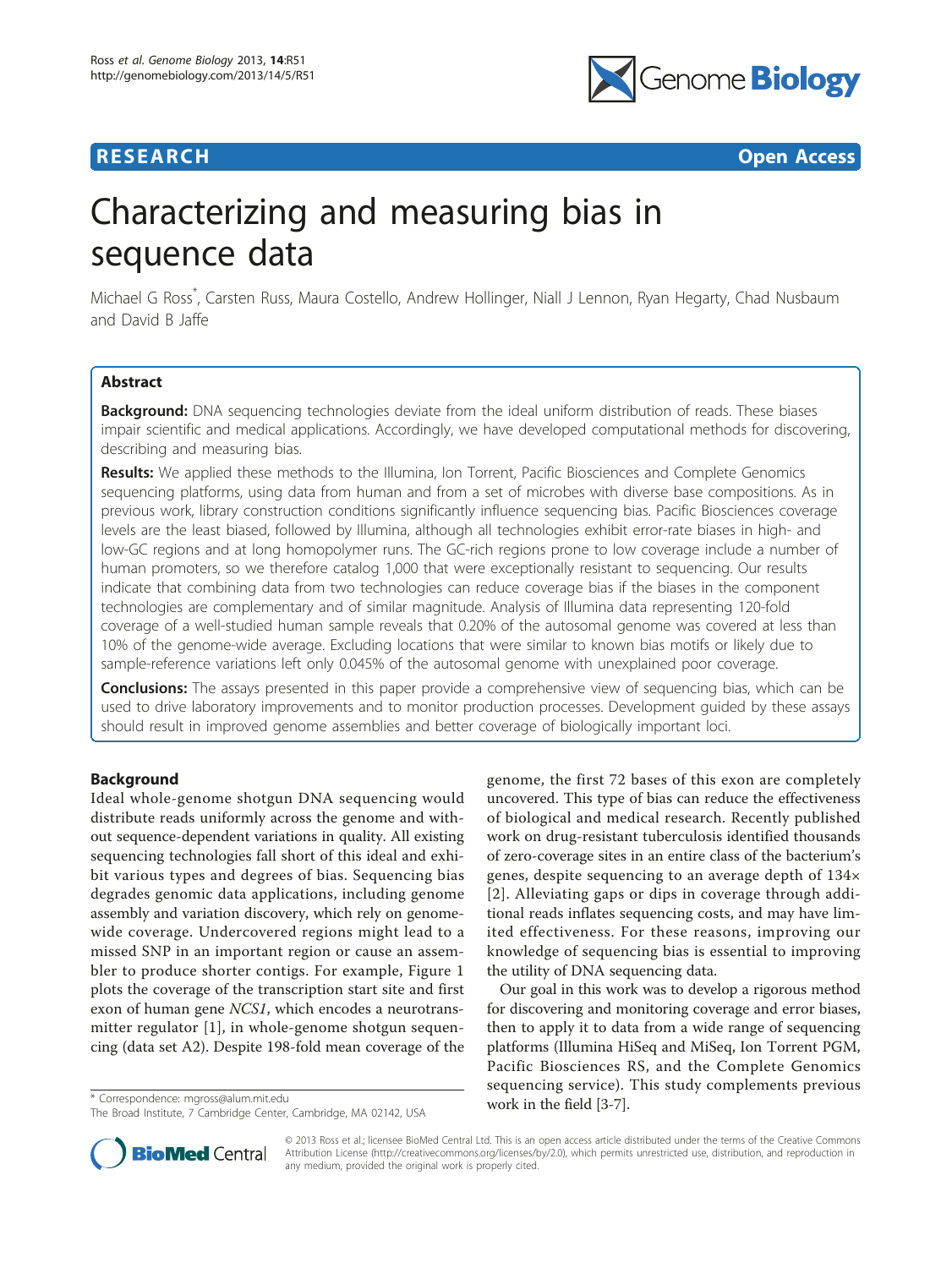Bias manifests in multiple ways. Coverage bias is a deviation from the uniform distribution of reads across the genome. Similarly, error bias is a deviation from the expectation of uniform mismatch, insertion, and deletion rates in reads across the genome. This paper focuses primarily on coverage bias because it is the most damaging sequencing failure.

Sequencing technologies are vulnerable to multiple sources of bias. Methods based on bacterial cloning and Sanger-chemistry sequencing [\[8\]](#page-18-0) were subject to many coverage-reducing biases, notably at GC extremes, palindromes, inverted repeats, and sequences toxic to the bacterial host [\[9-17](#page-18-0)]. Illumina sequencing [[18](#page-18-0)] has been shown to lose coverage in regions of high or low GC [[19](#page-18-0)-[22](#page-18-0)], a phenomenon also seen in other 'next-generation' technologies [[3,](#page-17-0)[6\]](#page-18-0). PCR amplification during library construction is a known source of undercoverage of GC-extreme regions [[20](#page-18-0),[21\]](#page-18-0) and similar biases may also be introduced during bridge PCR for cluster amplification

on the Illumina flowcell [[23](#page-18-0)]. Illumina strand-specific errors can lead to coverage biases by impairing aligner performance [[24\]](#page-18-0). Ion Torrent [[25\]](#page-18-0), like 454 [[26\]](#page-18-0), utilizes a terminator-free chemistry that may limit its ability to accurately sequence long homopolymers [[4](#page-17-0),[27,28\]](#page-18-0), and may also be sensitive to coverage biases introduced by emulsion PCR in library construction. Complete Genomics [[29](#page-18-0)] also uses amplification along with a complex library construction process. The Pacific Biosciences [[30](#page-18-0)] process is amplification-free; therefore, one might expect it to exhibit lower levels of coverage bias than the other technologies.

In addition to sources in the wet lab, bias can be introduced by any of the computational steps in the sequencing pipeline. Signal-processing and base calling limitations could result in under-representation or increased error rates in some locations, as can inaccurate alignment. An inaccurate reference or sample-reference differences can cause coverage or accuracy variations that may be

<span id="page-1-0"></span>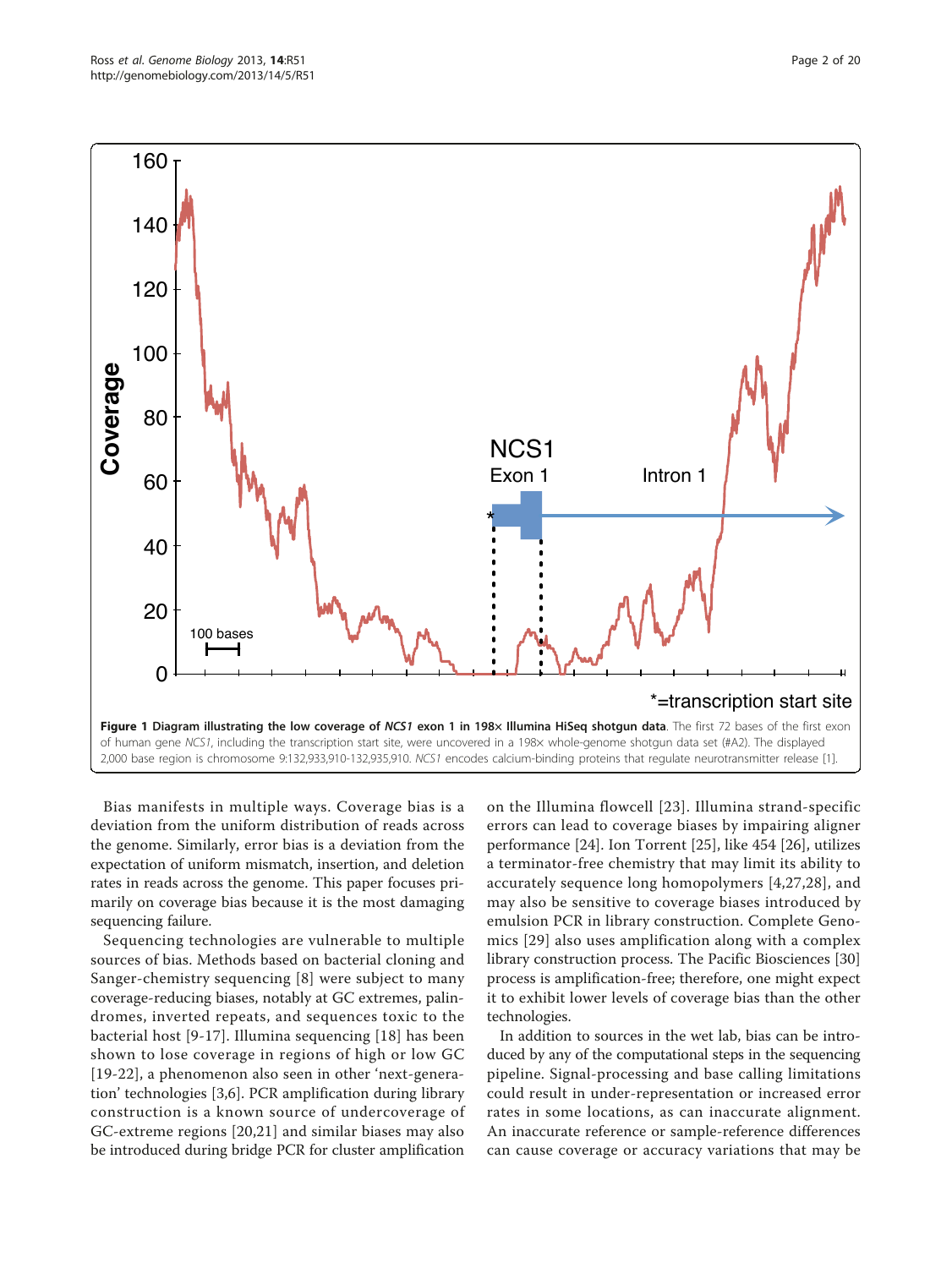misdiagnosed as sequencing bias. Therefore, detecting bias is only the first step and must be followed by more detailed experiments to assign responsibility to the library preparation, sequencing, or computational stages.

We employ two methodologies for measuring bias. Per-base bias measurements, which rely on deep-coverage sequencing, are hypothesis-free and ideal for discovering new types of bias. Motif bias measurements, which require only shallow-coverage sequencing, are ideal for comparisons across experimental conditions and for monitoring ongoing sequencing pipeline performance at known biasprone sequence contexts and locations. Bias motif monitoring plays a useful role by providing a critical metric in determining and ameliorating the sources of sequencing bias. Together these methodologies can be used to compare platforms, to measure the utility of combining data from multiple platforms, and to determine the extent to which coverage bias is described by the statistics of known motifs.

# Results and discussion

## Per-base bias

We begin by defining the bias statistics. The fundamental statistic of coverage bias is 'relative coverage', which is defined as:

# coverage of a gieven reference base in a genome mean coverage of all reference bases

The coverage of a given reference base is computed by counting the number of read bases mapped to it in an alignment (see Materials and methods). The mean coverage is computed by averaging this value across every base in the reference. Then the relative coverage for a particular base is computed as the ratio of these values. A relative coverage of 1 indicates that a particular base is covered at the expected average rate. A relative coverage above 1 indicates higher than expected coverage and below 1 indicates lower than expected coverage.

Some reads cannot be mapped to a single locus, and the probability of ambiguous mapping increases as reads become shorter or less accurate. Ambiguous mapping is also more likely for reads that derive from repetitive or low complexity regions of the genome, including some regions with extreme GC content. To solve this problem, we rely on the aligner employing a policy of random assignment when there are multiple 'best' alignments. This provides the optimal measurement of coverage bias given the data: it is impossible to know whether specific locations are evenly represented, but we can nonetheless expect to accurately assess the coverage of classes of bases as defined by some local sequence context (for example, involving GC content, and so on). All the alignment algorithms used in this work (see Materials and methods) use this random-placement policy.

Bases having low relative coverage are of particular interest, provided that the low coverage is not an accident of sample size. For example, at 20-fold mean coverage, some bases whose 'true' relative coverage is 1 (corresponding to an expectation of 20 overlapping reads), will occasionally have measured relative coverage of 0.5 (corresponding to an observation of 10 overlapping reads), as that measurement is only off by  $(20-10)/\sqrt{20} \approx 2.2$  standard deviations (based on a Poisson model). Thus, deep sequencing is required to accurately identify bases having low relative coverage.

## Motif bias

Typically, only a small fraction of a genome has 'low' relative coverage. For example, 198-fold mean coverage of the human genome by Illumina HiSeq 2000 version 2 chemistry only left 0.23% of bases undercovered by a factor of 10 or more (data set A2). At first glance, this portion of the genome appears minuscule, but if the data were unbiased, we would expect no bases to have such a low level of coverage (more than 12 standard deviations less than the mean). Additionally, this small undercovered fraction included important loci. For example, this deep-coverage HiSeq data set contained no reads overlapping the transcription start sites of several genes associated with early development, transcriptional regulation, cell-cell adhesion, actin binding, neural development, and intracellular signaling (for an example, see Figure [1\)](#page-1-0). Thus, understanding the specific nature of undercovered sequences is important. We approached this problem in two ways: by evaluating specific biologically important regions of the genome that are significantly undercovered, and by identifying specific sequence motifs that are systematically undercovered. Anecdotal results suggested that many transcription start sites or first exons in the human genome tend to have poor coverage. By a systematic analysis of these regions we defined the 1,000 with the lowest relative coverage based on low coverage by an Illumina data set, which we term the 'bad promoters' list (see Materials and methods). The bad promoters are, like many exons, GC-rich (averaging 79% GC composition).

It is well established that extreme base composition is associated with bias in multiple technologies [[3,4](#page-17-0),[6,13](#page-18-0), [14](#page-18-0),[19](#page-18-0)-[22](#page-18-0),[27](#page-18-0)]. In this work, we define specific base composition categories that are associated with bias, which we refer to as 'motifs'. Motif bias statistics can be measured accurately with much less data than per-base statistics (see below). They are also valuable because they can suggest underlying causes of bias that can then be investigated in laboratory experiments and can be used to track performance of attempted process improvements.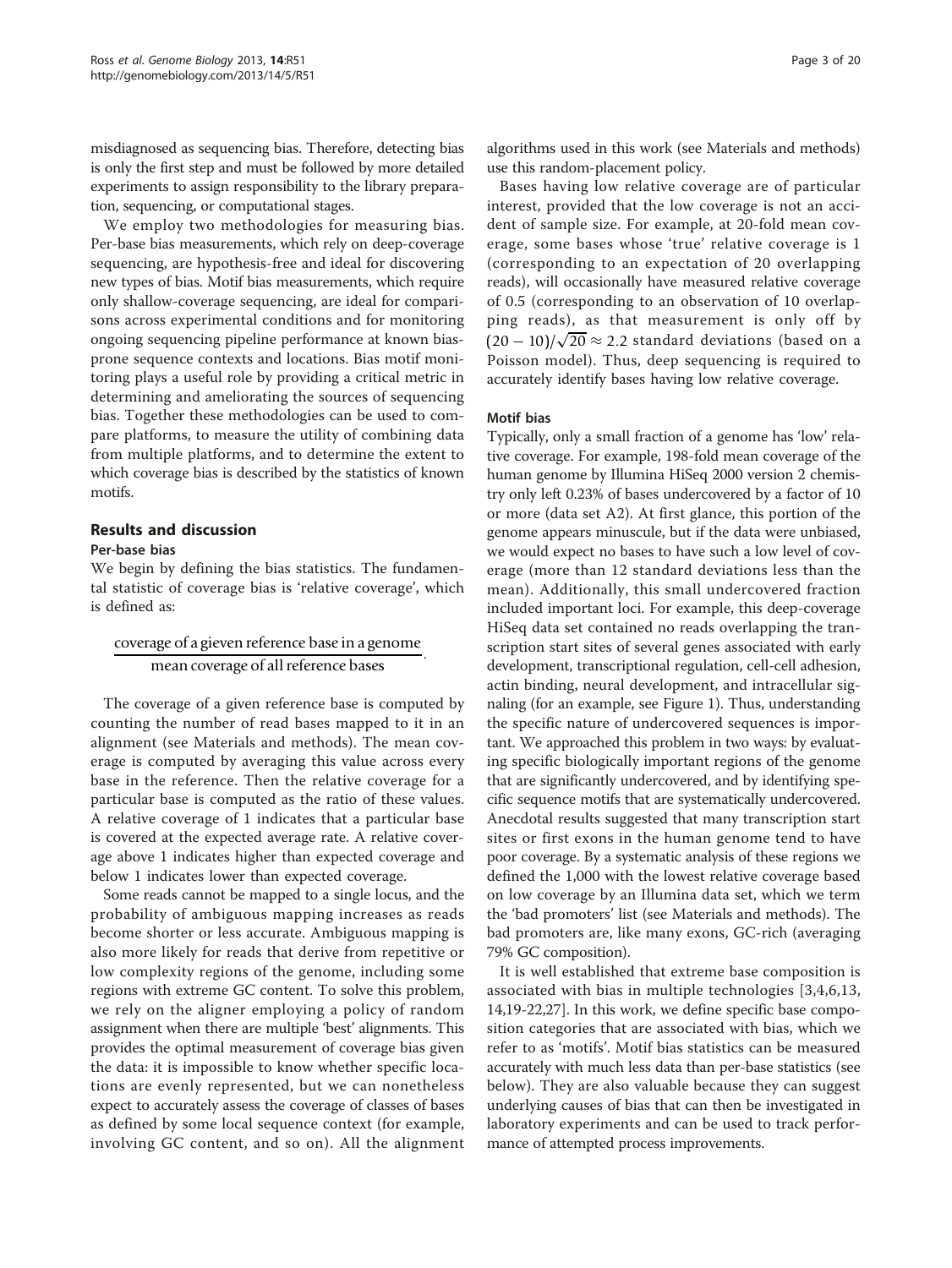<span id="page-3-0"></span>We developed a list of five bias motifs that encapsulate several common sources of coverage bias:

•  $GC \le 10\%$ , 200-base regions in which the middle 100 bases have ≤10% GC content;

•  $GC \ge 75\%$ , 200-base regions in which the middle 100 bases have ≥75% GC content;

•  $GC \geq 85\%$ , 200-base regions in which the middle 100 bases have ≥85% GC content;

•  $(AT)^{15}$ , 130-base regions in which the middle 30 bases are repeated AT dinucleotides;

• G|C  $\geq$  80%, 130-base regions in which the middle 30 bases are either 80% Gs or 80% Cs (and, therefore, match long G or C homopolymers).

For human data, we added a sixth motif based on the aforementioned list of undercovered transcription start sites: the 1,000 empirically defined 'bad promoter' 200 base intervals from the human genome (as defined above; coordinates reported in Additional file [1\)](#page-17-0).

The 'special' motifs  $(AT)^{15}$  and  $G/C \ge 80\%$  are included based on anecdotal evidence that contig breaks in assemblies are frequently associated with these motifs. The extents of all the motifs in the reference genomes studied in this paper are presented in Table 1. The decision to attend to regions of 100 to 200 bases was an empirical choice influenced by considerations such as the distribution of fragment sizes in our Illumina libraries. Computing our statistics using larger or smaller regions might make different biases apparent depending on the properties of the assayed data set.

These motifs focus on known trouble spots. Because GC base composition is frequently implicated in coverage bias, it is also useful to measure the relative coverage across the entire GC spectrum by grouping all 100-base sliding windows across the genome by their GC content and reporting the average relative coverage for each GCcontent percentage (in effect defining a motif for each percentage). The results can be presented as a GC-bias plot, as exemplified in Figure [2.](#page-4-0) Unbiased sequencing would be unaffected by GC composition, resulting in a flat line along relative coverage = 1.

Because motifs are typically represented by many loci in a genome, the number of reads incident upon a motif is much larger than the number of reads incident upon a single base, and hence the relative coverage of a motif (that is, the mean of the relative coverages of its constituent bases) can be accurately measured even with low sequencing coverage.

Table [2](#page-5-0) presents relative coverage of the six motifs across 16 data sets. From data set 14 (120-fold coverage of Illumina from the human genome) we also chose ten 0.5-fold random subsets, in each case computing the relative coverage across the motifs. For each motif, we show (data set 14') the mean of these ten measurements, which for all motifs were within 0.01 of the full sample value, and the observed standard deviation, which for all motifs was approximately 0.02 or less. This shows that for the human genome, relative coverage of the six motifs can be accurately assayed using low coverage.

# Comparing bias across technologies

To assess the bias profile across technologies efficiently, we generated data from three microbial genomes that together span a wide range of GC base composition: Plasmodium falciparum (mean 19% GC), Escherichia coli (51%) and Rhodobacter sphaeroides (69%). All three genomes have finished reference sequences, thus facilitating a definitive analysis (see Materials and methods). Only data from Illumina (MiSeq), Ion Torrent and Pacific Biosciences were examined, not from Complete Genomics, which generates only human sequencing data. For all analyses, we note that although results are categorized by sequencing technology, in fact bias can also be introduced by library construction, and that disentanglement of these variables would require additional experiments. For the following bacterial genome analysis, Illumina libraries were made following a low-input variation of the protocol detailed in Fisher et al. [[31\]](#page-18-0), modified with Kapa Biosystems reagents (see Materials and methods), and both Ion Torrent and Pacific Bioscience libraries were generated using the respective manufacturers' reagents and recommended protocols (see Materials and methods).

We first asked how much of each of the three genomes was undercovered by each of the three technologies (Table [3](#page-6-0), 1 to 9, italics), ensuring comparability by

### Table 1 Genomes and motifs

|                |               |                   | <b>GC</b> extremes | Special motifs    |                    |                  |                          |  |
|----------------|---------------|-------------------|--------------------|-------------------|--------------------|------------------|--------------------------|--|
| Sample         | Genome size   | $GC \leq 10\%$    | $GC \ge 75\%$      | $GC \geq 85\%$    | $(AT)^{15}$        | GIC $\geq 80\%$  | <b>Bad promoters</b>     |  |
| P. falciparum  | 23.263.391    | 10,030,724 (43%)  |                    |                   | 1,258,098 (5.4%)   |                  |                          |  |
| E. coli        | 4.638.920     |                   | 2,705 (0.058%)     |                   |                    |                  | $\overline{\phantom{a}}$ |  |
| R. sphaeroides | 4.131.450     |                   | 2.479.536 (60%)    | 90.207 (2.2%)     |                    |                  |                          |  |
| Human          | 2,684,573,005 | 6,228,029 (0.23%) | 20,669,681 (0.77%) | 2,980,450 (0.11%) | 1,253,245 (0.047%) | 802,554 (0.030%) | 190,041 (0.0071%)        |  |

For each genome sequenced as part of this work, we show its size in bases, along with the number of bases of each bias motif (see text). Only unambiguous (A, C, T, or G) bases from each reference are included. Plasmids, mitochondria, and sex chromosomes were excluded from the counts.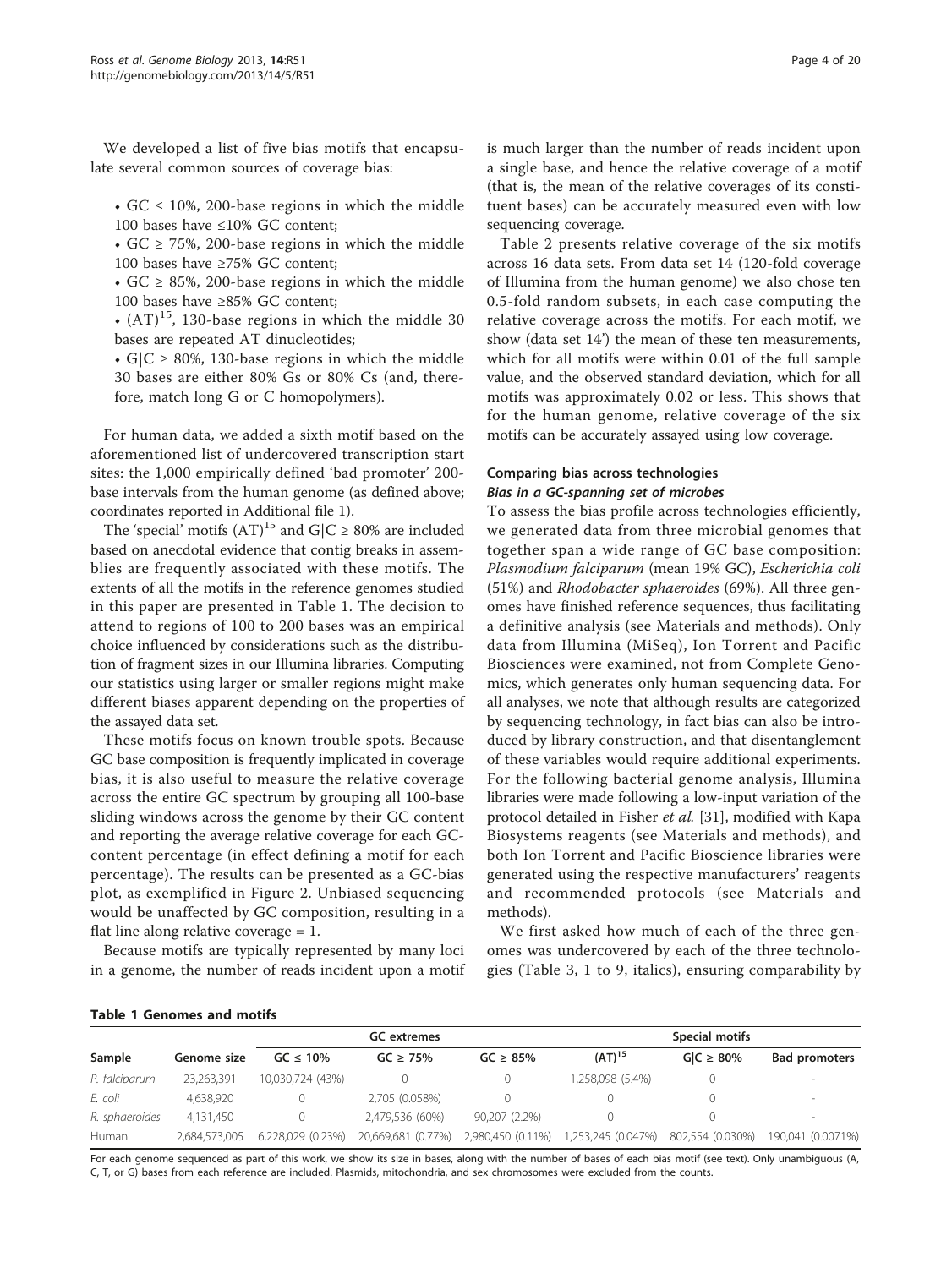<span id="page-4-0"></span>

downsampling each data set to 100-fold coverage, and testing several levels of relative coverage (0.5, 0.25, 0.1 and no coverage). While modest variation was seen for E. coli on all three platforms, the results for the GCextreme genomes were striking. For example, the fraction of the GC-poor P. falciparum genome that had relative coverage ≤0.25 (that is, four-fold undercovered or worse) ranged from 0.33% in Pacific Biosciences data (best) to 3.7% in Illumina data to 22% in Ion Torrent data (worst). In the GC-rich R. sphaeroides genome, the four-fold undercoverage fractions were 0.0071% for Pacific Biosciences (best), 0.39% for Illumina, and 36% for Ion Torrent (worst). The better performance of Pacific Biosciences is probably attributable to the lack of any amplification in their process (compare [[20,21\]](#page-18-0)).

Next, to better understand what parts of the genome were undercovered, we generated GC-bias plots (Figure 2), showing relative coverage at each GC level (and for context, the fraction of the genome at each level). These plots provide fine detail but also mirror the preceding conclusions, exhibiting the same hierarchy at GC extremes. For example, Ion Torrent coverage dropped severely below 10% and above 75% GC. On the other hand, all three

technologies provided nearly even coverage of the moderate-GC range (30 to 70%) in E. coli. At the lowest GC, even Pacific Biosciences showed approximately two-fold coverage reduction, perhaps attributable to dissociation of fragment ends in adapter ligation, a phenomenon that could apply to all three technologies.

Finally, Table [2](#page-5-0) (data sets 1 to 9) presents the relative coverage of the previously described motifs, although not all are present in each sample (the  $G/C \geq 80\%$  motif is absent in all of the microbes, and the set of bad promoters was only defined for the human genome). We note that the single statistic of relative coverage for the  $GC \geq 85\%$ motif provided a suitable assay for bias on R. sphaeroides, with Pacific Biosciences scoring 0.87 (best), Illumina 0.60 and Ion Torrent 0.10 (worst), while  $GC \ge 75\%$  did not clearly distinguish between Illumina and Pacific Biosciences data. The  $GC \leq 10\%$  motif was similarly useful for P. falciparum, with Pacific Biosciences scoring 0.89 (best), Illumina 0.58, and Ion Torrent 0.39 (worst). For these data, the  $(AT)^{15}$  motif also stood out, with Pacific Biosciences at 0.85, Illumina at 0.43, and Ion Torrent at 0.11. Importantly, just these few statistics provided a meaningful readout on the performance of the different technologies.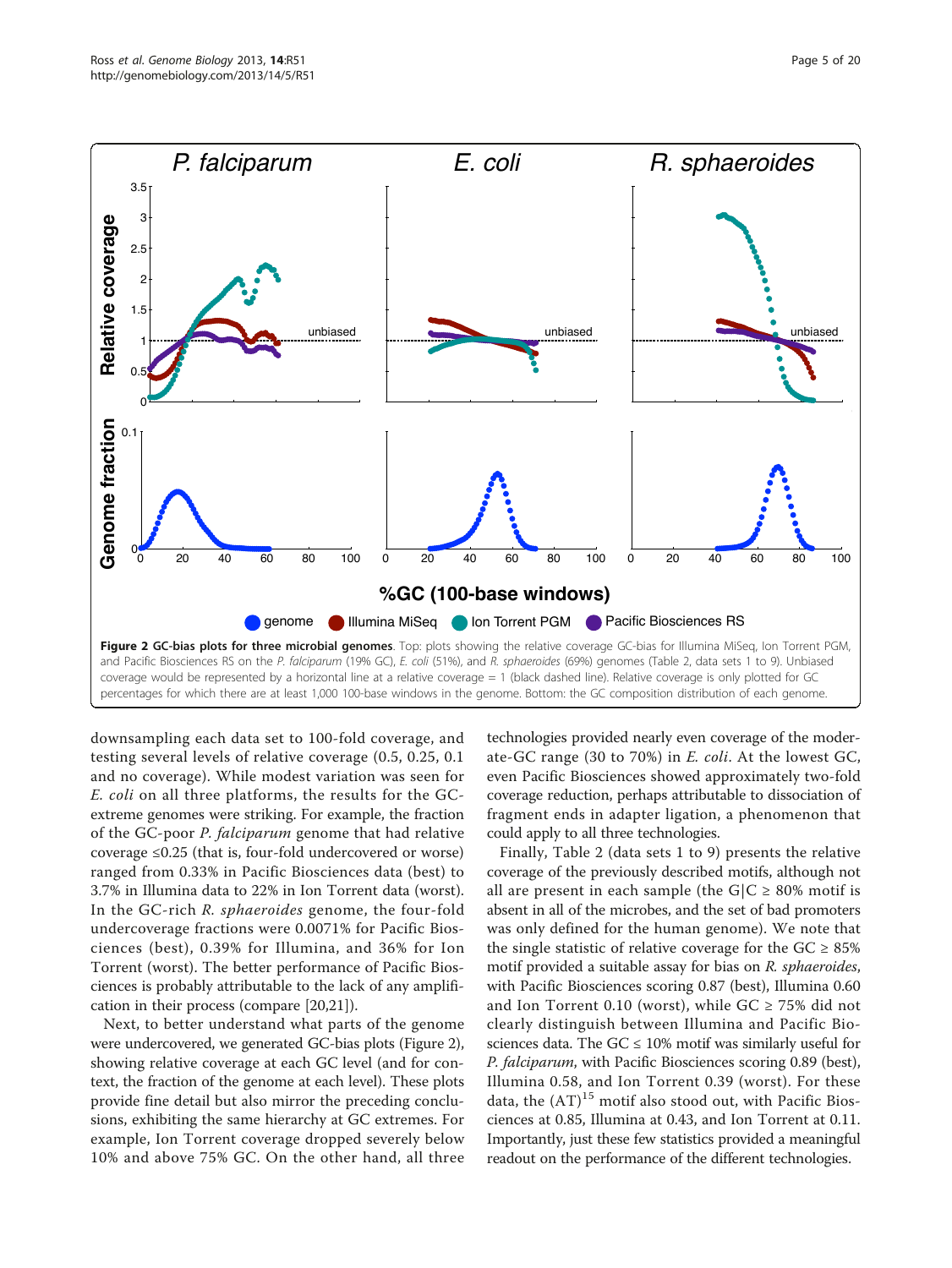|                |                |                                               | Relative coverage      |              |                          |                   |                          |                   |                  |                          |
|----------------|----------------|-----------------------------------------------|------------------------|--------------|--------------------------|-------------------|--------------------------|-------------------|------------------|--------------------------|
| Data set       |                |                                               |                        |              | <b>GC</b> extremes       |                   |                          | Special motifs    |                  |                          |
| Sample         | #              | Library method                                | Sequencing platform    | Coverage (x) | $GC \leq 10\%$           | $GC \geq 75\%$    | $GC \geq 85\%$           | $(AT)^{15}$       | $G/C \geq 80\%$  | <b>Bad promoters</b>     |
| P. falciparum  |                | Fisher et al. <sup>a</sup> with Kapa reagents | Illumina MiSeg         | 150          | 0.58                     |                   |                          | 0.43              |                  |                          |
| 3D7            | 2              | Ion Torrent standard                          | Ion Torrent PGM        | 103          | 0.39                     |                   | $\overline{a}$           | 0.11              |                  |                          |
|                | 3              | Pacific Biosciences standard                  | Pacific Biosciences RS | 104          | 0.89                     | $\sim$            | $\overline{\phantom{a}}$ | 0.85              |                  |                          |
| E. coli        | $\overline{4}$ | Fisher et al. <sup>a</sup> with Kapa reagents | Illumina MiSeg         | 380          | $\overline{\phantom{a}}$ | 0.82              |                          |                   |                  |                          |
| K12 MG1655     | 5              | Ion Torrent standard                          | Ion Torrent PGM        | 311          | $\overline{\phantom{a}}$ | 0.31              |                          |                   |                  |                          |
|                | 6              | Pacific Biosciences standard                  | Pacific Biosciences RS | 115          | $\sim$                   | 0.97              |                          |                   |                  |                          |
| R. sphaeroides |                | Fisher et al. <sup>a</sup> with Kapa reagents | Illumina MiSeg         | 388          | $\sim$                   | 0.94              | 0.60                     |                   |                  |                          |
| 2.4.1          | 8              | Ion Torrent standard                          | Ion Torrent PGM        | 302          | $\sim$                   | 0.39              | 0.10                     |                   |                  | $\sim$                   |
|                | 9              | Pacific Biosciences standard                  | Pacific Biosciences RS | 142          | $\overline{\phantom{a}}$ | 0.97              | 0.87                     |                   |                  | $\overline{\phantom{a}}$ |
| Human          | 10             | Aird et al. with Phusion                      | Illumina HiSeg v2      | 028          | 0.58                     | 0.27              | 0.071                    | 0.38              | 0.19             | 0.027                    |
| NA12878        | 11             | Aird et al. with Phusion+betaine              | Illumina HiSeg v2      | 048          | 0.44                     | 0.44              | 0.28                     | 0.26              | 0.20             | 0.14                     |
|                | 12             | Aird et al. with AccuPrime                    | Illumina HiSeg v2      | 075          | 0.42                     | 0.42              | 0.23                     | 0.23              | 0.38             | 0.16                     |
|                | 13             | Fisher et al. <sup>a</sup>                    | Illumina HiSeg v3      | 070          | 0.29                     | 1.1               | 0.56                     | 0.23              | 0.44             | 0.39                     |
|                | 14             | Fisher et al. <sup>a</sup> with Kapa reagents | Illumina HiSeg v3      | 120          | 0.41                     | 0.88              | 0.48                     | 0.25              | 0.65             | 0.36                     |
|                | 14'            | Fisher et al. <sup>a</sup> with Kapa reagents | Illumina HiSeg v3      | 000.5        | $0.41 \pm 0.0032$        | $0.88 \pm 0.0047$ | $0.48 \pm 0.0067$        | $0.25 \pm 0.0042$ | $0.65 \pm 0.012$ | $0.37 \pm 0.022$         |
|                | 15             | Ion Torrent standard                          | Ion Torrent PGM        | 001.1        | 0.27                     | 0.36              | 0.068                    | 0.19              | 0.26             | 0.046                    |
|                | 16             | Complete Genomics standard                    | Complete Genomics      | 079          | 0.24                     | 0.53              | 0.18                     | 0.28              | 0.61             | 0.092                    |

# <span id="page-5-0"></span>Table 2 Data sets and their relative coverage on bias motifs

<sup>a</sup>Low-input variation of Fisher et al. [\[31](#page-18-0)] (see Materials and methods). Data sets from samples, library construction methods and sequencing platforms are shown, along with their total coverage of the genome, and relative coverage, for each of five bias motifs and a set of 'bad promoters' (see text). Entries are blank if the samples' genome had no instances of the given motif. Data set 14' is the summary of ten random subsamplings from data set 14, with coverage reduced to 0.5×, and we show the mean and standard deviations for the relative coverage measurements from it (see text).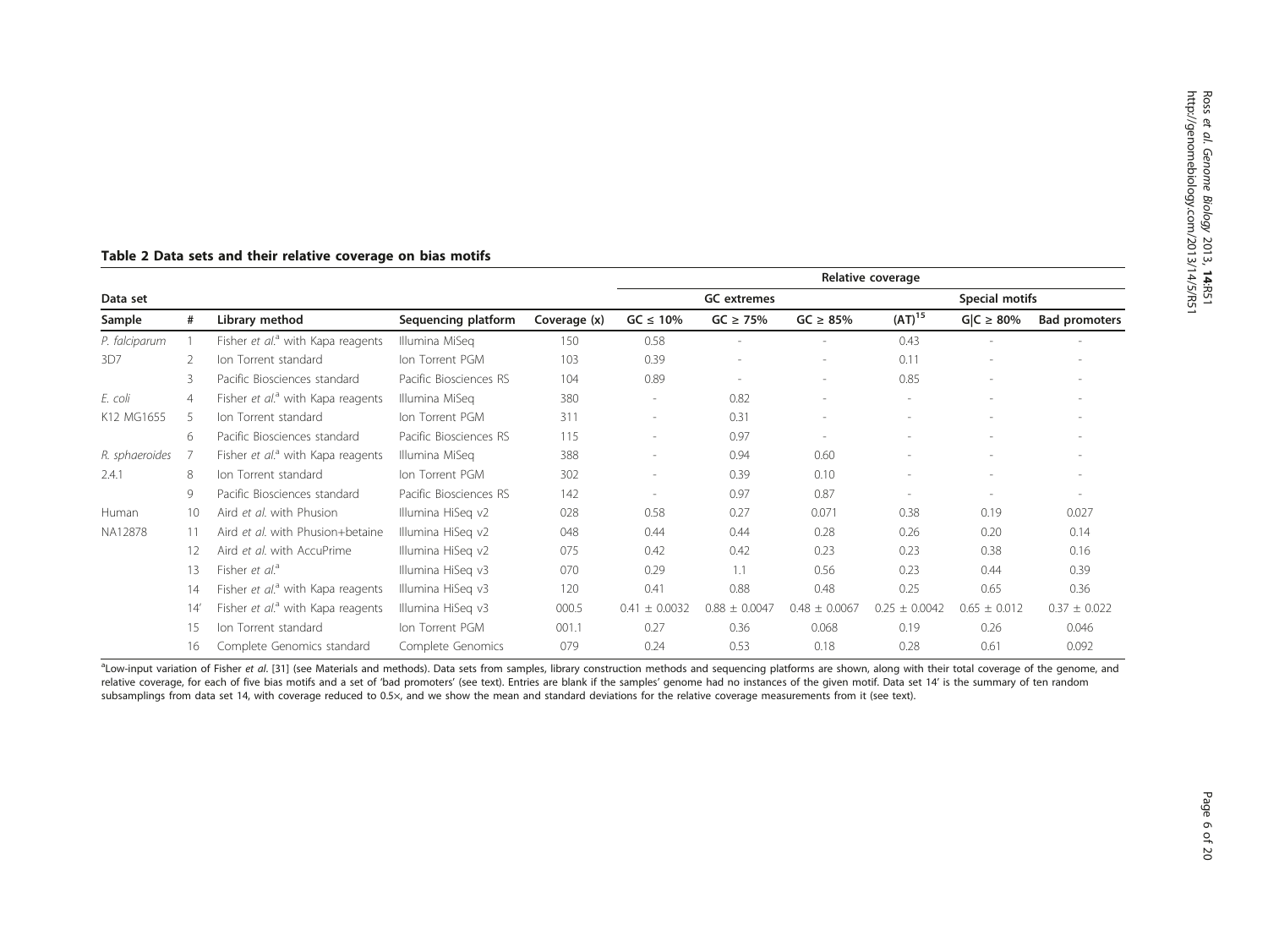| Data set             |                |                        | Relative coverage thresholds (% of genome) |         |         |        |  |  |
|----------------------|----------------|------------------------|--------------------------------------------|---------|---------|--------|--|--|
| Sample               | #              | Sequencing platform    | $= 0$                                      | $≤0.1$  | $≤0.25$ | $≤0.5$ |  |  |
| P. falciparum 3D7    | $\mathcal{I}$  | Illumina MiSeg         | 0.010                                      | 0.18    | 3.7     | 24     |  |  |
|                      | $\overline{2}$ | Ion Torrent PGM        | 2.6                                        | 14      | 22      | 33     |  |  |
|                      | 3              | Pacific Riosciences RS | 0.012                                      | 0.13    | 0.33    | 2.7    |  |  |
|                      | $1+2$          | Illumina + Ion Torrent | 0.0096                                     | 1.1     | 12      | 30     |  |  |
|                      | $2 + 3$        | Ion Torrent + Pac Bio  | 0.0062                                     | 0.097   | 1.6     | 17     |  |  |
|                      | $3 + 1$        | Pac Bio + Illumina     | 0.0051                                     | 0.040   | 0.33    | 7.9    |  |  |
| E. coli K12 MG1655   | $\overline{4}$ | Illumina MiSeg         | 0.00022                                    | 0.0019  | 0.019   | 0.54   |  |  |
|                      | 5              | Ion Torrent PGM        | 0.00047                                    | 0.013   | 0.046   | 0.27   |  |  |
|                      | 6              | Pacific Biosciences RS | $\circ$                                    | 0.00075 | 0.030   | 0.36   |  |  |
|                      | $4 + 5$        | Illumina + Ion Torrent | $\Omega$                                   | 0.0012  | 0.0053  | 0.075  |  |  |
|                      | $5 + 6$        | Ion Torrent + Pac Bio  | $\bigcap$                                  | 0.00037 | 0.0018  | 0.054  |  |  |
|                      | $6 + 4$        | Pac Bio + Illumina     | $\Omega$                                   | 0.00026 | 0.0012  | 0.061  |  |  |
| R. sphaeroides 2.4.1 | 7              | Illumina MiSeg         | 0.00094                                    | 0.045   | 0.39    | 2.7    |  |  |
|                      | 8              | Ion Torrent PGM        | 0.88                                       | 19      | 36      | 47     |  |  |
|                      | 9              | Pacific Biosciences RS | 0.000048                                   | 0.0021  | 0.0071  | 0.067  |  |  |
|                      | $7 + 8$        | Illumina + Ion Torrent | 0.0038                                     | 0.23    | 1.8     | 19     |  |  |
|                      | $8 + 9$        | Ion Torrent + Pac Bio  | 0.000024                                   | 0.00058 | 0.14    | 16     |  |  |
|                      | $9 + 7$        | Pac Bio + Illumina     | 0.00012                                    | 0.0018  | 0.017   | 0.49   |  |  |

<span id="page-6-0"></span>Table 3 Percentage of undercovered microbial genome given 100× coverage

The percentage of each microbial genome left completely uncovered as well as ten-fold, four-fold, and two-fold undercovered given 100× (randomly downsampled) coverage of Illumina MiSeq, Ion Torrent PGM, and Pacific Biosciences RS data (data sets in italics; Table 2). Also included are the same statistics from data sets that combine 50× coverage from each pair of sequencing technologies.

The human genome is far larger and more complex than the previously analyzed microbes and contains many examples of all of the motifs, as well as the 1,000 bad promoters (Table [1](#page-3-0)). We generated slightly more than one-fold coverage on the Ion Torrent PGM platform and 120-fold coverage on Illumina HiSeq. We also analyzed a 79-fold coverage data set generated by Complete Genomics. Complete Genomics sequencing, like Illumina and Ion Torrent, uses amplification in its process. We did not analyze the performance of Pacific Biosciences on human samples because, at the time of these experiments, the system's throughput made it impractical to generate sufficient coverage. To maximize comparability and avoid misinterpreting biological variation as sequencing variation, all data sets utilized the well-studied NA12878 sample [[32](#page-18-0)] and were aligned to the Human Genome Assembly 19 (GRCh37) reference.

Table [2](#page-5-0) and Figure [3](#page-7-0) show the motif results and bias curves comparing Illumina HiSeq (data set 14), Ion Torrent PGM (data set 15), and Complete Genomics (data set 16) coverage of NA12878. The HiSeq libraries were prepared using the low-input Fisher et al. protocol [\[31](#page-18-0)] modified with Kapa Biosystems reagents (see Materials and methods), the other libraries used the manufacturers' standard protocols (see Materials and methods). We use data set 14 to represent HiSeq performance, rather than the other HiSeq human data sets in Table [2](#page-5-0), because it represents our current best Illumina library construction protocol. Of the data sets tested, the bias curves clearly suggest that the Illumina HiSeq data provided the most even coverage of the human genome. Complete Genomics coverage dropped more severely at both GC extremes and only provided 0.092 relative coverage of the bad promoters, compared to 0.36 relative coverage by HiSeq. The Ion Torrent coverage dropped even more quickly than Complete Genomics as GC increased and only provided 0.046 relative coverage of the bad promoters. Ion Torrent also had the worst performance of these three data sets on the  $(AT)^{15}$  and  $G/C \ge 80\%$  motifs.

In Table [2](#page-5-0) we can also see how updates to the Illumina HiSeq platform have affected bias. Notably, the HiSeq version 3 data (data sets 13 and 14) show better coverage of high-GC motifs and the bad promoters compared to the HiSeq version 2 data (data sets 10 to 12). We have also compared the standard list of bad promoters, computed from HiSeq version 2 data, to a new list computed from HiSeq version 3 data (see Materials and methods and Additional files [1](#page-17-0) and [2](#page-17-0) for details). The lists have 47% of their bases in common, which indicates that many bad promoters are still resistant to sequencing despite Illumina's improvements.

The inter-platform GC-bias comparisons on human and microbial samples presented above are broadly compatible with previously published work [[3](#page-17-0),[5\]](#page-17-0). However, we clearly observed more bias between 60% and 70% GC on R. sphaeroides in Ion Torrent data than on MiSeq data, while Liu et al. [[7\]](#page-18-0) found the reverse when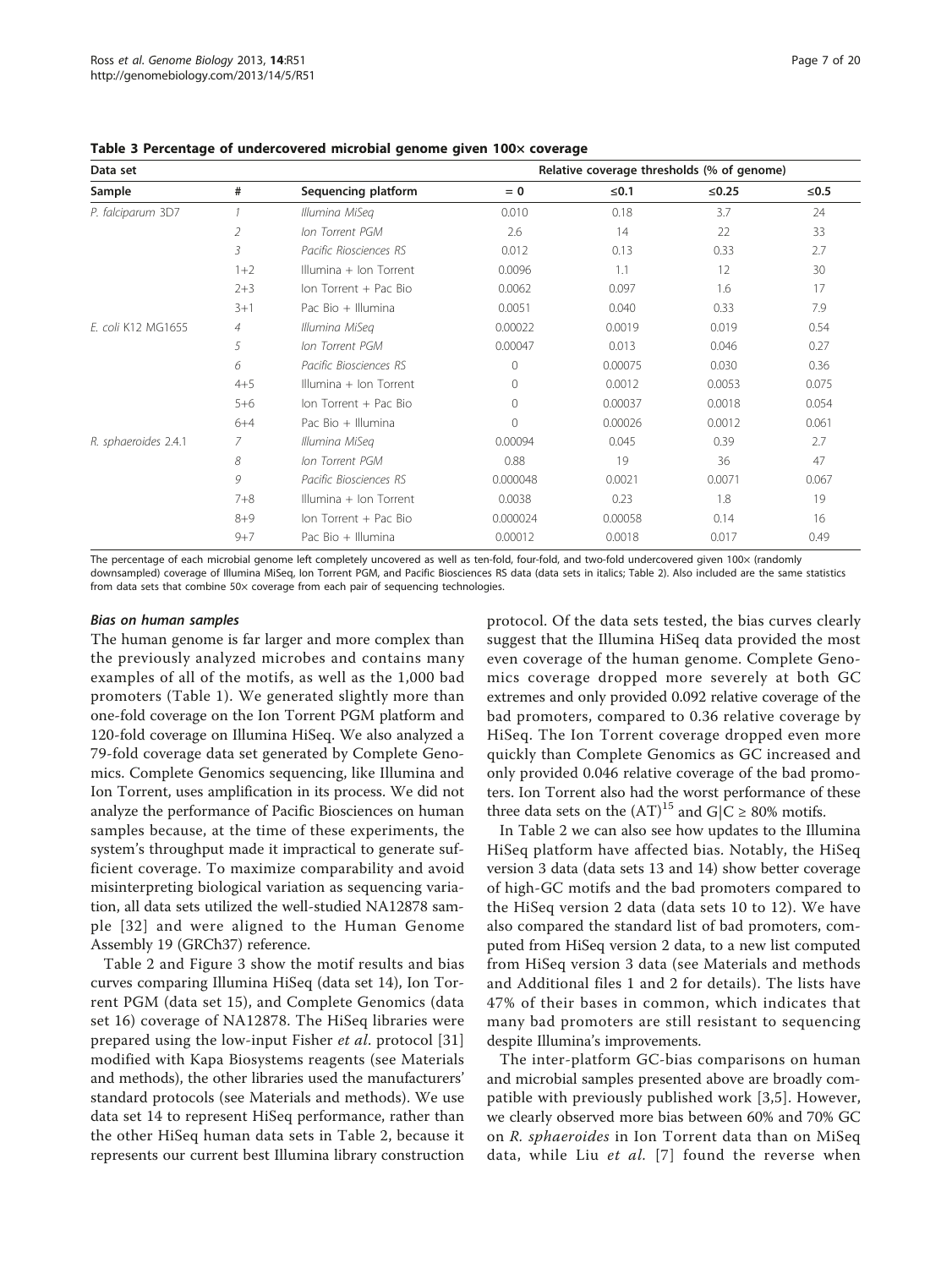<span id="page-7-0"></span>

comparing Ion Torrent to HiSeq. Our R. sphaeroides results are compatible with the results reported by Ion Torrent for the high-GC Rhodopseudomonas palustris genome [[28](#page-18-0)].

## Comparing bias across libraries

Library construction methods affect evenness of coverage [[20-22](#page-18-0)]. Table [2](#page-5-0) includes human Illumina data produced using the methods described in Aird et al. [[20\]](#page-18-0) that are illustrative of this, showing a striking improvement at high GC when the PCR enzyme Phusion HF (data set 10) was supplemented by betaine (data set 11) or replaced by AccuPrime Taq HiFi (data set 12). Figure 3 shows a marked flattening of relative coverage between 15% and 70% GC when we replaced some reagents in the low-input Fisher et al. protocol (data set 13) [\[31](#page-18-0)] with reagents from Kapa Biosystems (data set 14) (see Materials and methods), although the large improvement at low-GC was partly offset by a small decline in high-GC coverage (Figure 3, Table [2\)](#page-5-0). Oyola et al. [[21\]](#page-18-0) achieved a similar improvement in low-GC coverage of P. falciparum by utilizing Kapa HiFi enzymes and the PCR additive tetramethylammonium chloride in library construction.

It is also true that there can be variation in bias between 'technical replicates', data sets created from the same sample using the same protocols. For example, the HiSeq 'Kapa' human data set (data set 14) was created from three libraries and sequenced in fourteen lanes on two flowcells, with no deliberate variation in protocol at any point. Yet when bias statistics are computed lane-by-lane, one sees substantial variation in bias between libraries, and between flowcells - although not between lanes from the same library and flowcell (Table [4](#page-8-0)). Most notable is the between-flowcell variation of the  $G/C \geq 80\%$  motif, which is approximately two-fold undercovered in the first flowcell, but very well covered in the second. Possible sources of unexplained variation include variability of library construction instantiations, cluster amplification devices (cBot), flowcells, and HiSeq instruments that were used. Although variations between technical replicates are of interest, they are, for the most part, smaller than those observed between platforms.

It is now possible to create 'PCR-free' Illumina libraries, in which there is no DNA amplification prior to cluster generation and sequencing. A comparison of libraries prepared with our standard Fisher et al. protocol and a PCR-free protocol (Table S1 in Additional file [3](#page-17-0)) reveals that the PCR-free libraries lead to less bias across all bias motifs on P. falciparum, E. coli, and R. sphaeroides samples. On human samples, PCR-free library construction produced improved coverage of all motifs except for GC  $\geq$  75% and G|C  $\geq$  80%. Additionally, the bad promoters, although improved, were still two-fold undercovered. These results suggest that PCR-free library construction reduces, but does not cure, coverage bias.

Combining the outputs of multiple sequencing technologies might create a composite data set whose overall bias is reduced. Two technologies provide complementary coverage if, on the same sample, they tend to fill in each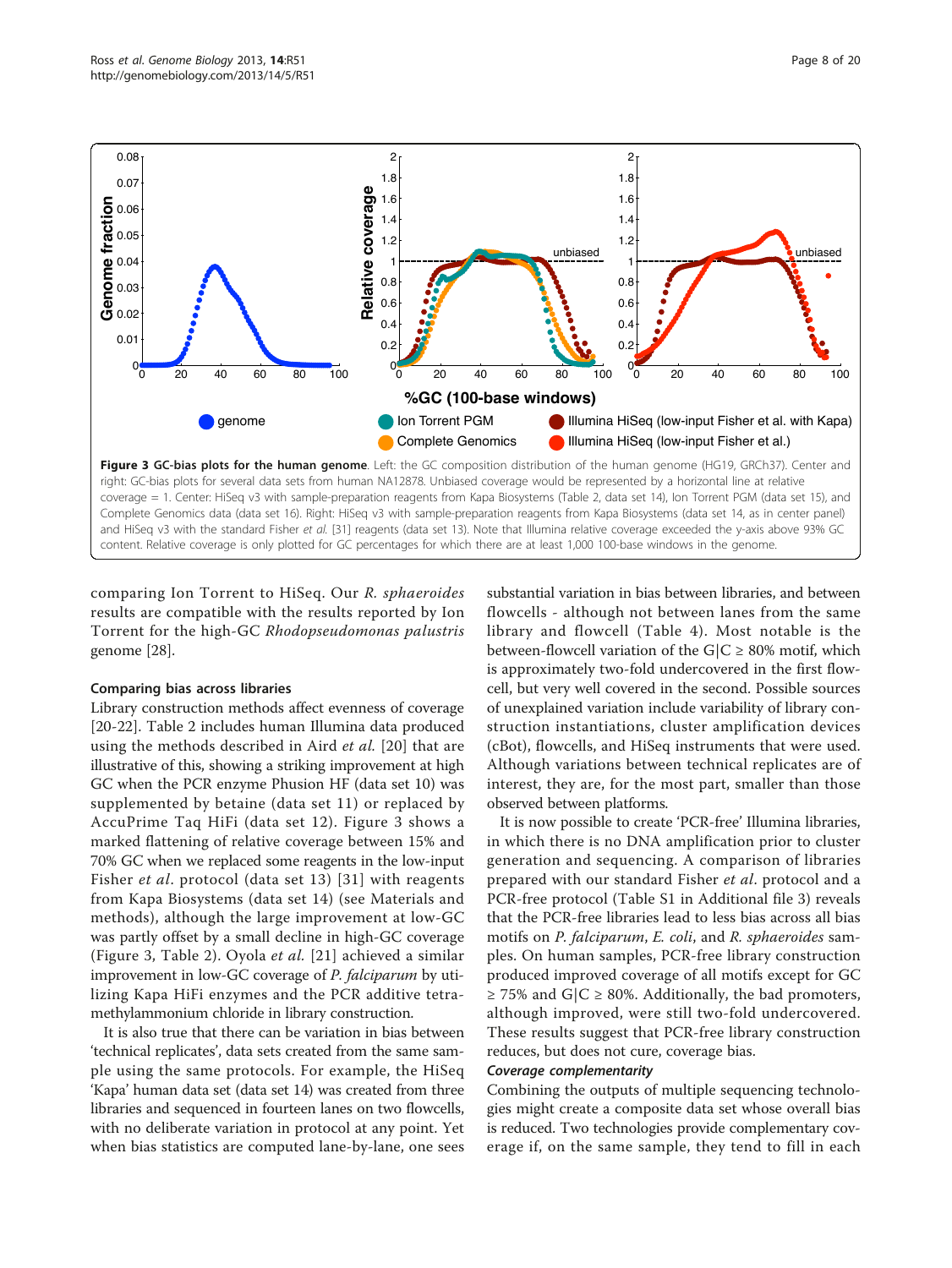|           |                 |                |         | Relative coverage |                    |                |                |                 |               |  |
|-----------|-----------------|----------------|---------|-------------------|--------------------|----------------|----------------|-----------------|---------------|--|
| Data set  |                 |                |         |                   | <b>GC</b> extremes |                | Special motifs |                 |               |  |
| Flowcell  | #               | Lane           | Library | $GC \leq 10\%$    | $GC \geq 75\%$     | $GC \geq 85\%$ | $(AT)^{15}$    | $G/C \geq 80\%$ | Bad promoters |  |
| C0G7VACXX | 14a             |                | A       | 0.39              | 0.93               | 0.49           | 0.25           | 0.53            | 0.37          |  |
|           | 14 <sub>b</sub> | $\overline{2}$ | A       | 0.39              | 0.93               | 0.50           | 0.25           | 0.53            | 0.39          |  |
|           | 14c             | 3              | B       | 0.41              | 0.86               | 0.46           | 0.25           | 0.50            | 0.36          |  |
|           | 14d             | 5              | B       | 0.41              | 0.85               | 0.45           | 0.26           | 0.50            | 0.36          |  |
|           | 14e             | 6              | C       | 0.42              | 0.83               | 0.38           | 0.26           | 0.49            | 0.30          |  |
|           | 14f             | 7              | C       | 0.42              | 0.83               | 0.37           | 0.26           | 0.49            | 0.31          |  |
| D0K2WACXX | 14q             |                | B       | 0.41              | 0.89               | 0.55           | 0.25           | 0.85            | 0.38          |  |
|           | 14h             | $\overline{2}$ | B       | 0.40              | 0.89               | 0.56           | 0.25           | 0.85            | 0.39          |  |
|           | 14i             | 3              | B       | 0.41              | 0.89               | 0.56           | 0.25           | 0.86            | 0.40          |  |
|           | 14j             | $\overline{4}$ | A       | 0.39              | 0.96               | 0.61           | 0.25           | 0.96            | 0.41          |  |
|           | 14k             | 5              | C       | 0.42              | 0.85               | 0.43           | 0.26           | 0.70            | 0.32          |  |
|           | 4               | 6              | C       | 0.43              | 0.85               | 0.43           | 0.26           | 0.68            | 0.33          |  |
|           | 14m             | $\overline{7}$ | C       | 0.42              | 0.86               | 0.44           | 0.26           | 0.71            | 0.32          |  |
|           | 14n             | 8              | A       | 0.39              | 0.97               | 0.62           | 0.25           | 0.95            | 0.41          |  |

<span id="page-8-0"></span>Table 4 Per-lane bias statistics for Illumina HiSeq (Kapa) human NA12878

Bias statistics for the lanes and libraries that compose the HiSeq v3 (low-input Fisher et al. [\[31](#page-18-0)] with Kapa reagents) human data set (data set 14 in Table 2). Letters identify the libraries (A = Solexa-77484, B = Solexa-77486, C = Solexa-77483), which were all made using the same protocol.

other's low-coverage regions. Complementary technology mixtures should have bias statistics that are better than either one of the components. Precedent for this approach stretches back to the practice of combining data from dyeterminator and dye-primer chemistries in Sanger sequencing to reduce error biases [[33](#page-18-0)]. Note that there can be other benefits from mixing technologies, by taking advantage of a broader range of complementary properties (and not just bias). For example, for genome assembly there are benefits from combining the long, relatively unbiased but lower accuracy reads from Pacific Biosciences with shorter Illumina reads that provide per-base accuracy [[34](#page-18-0)-[36](#page-18-0)].

To evaluate complementarity, we created mixedtechnology microbial data sets for each possible platform pairing (MiSeq and Ion Torrent, Ion Torrent and Pacific Biosciences, Pacific Biosciences and MiSeq) using the previously described data sets (data sets 1 to 9). Each pairing consisted of 100-fold total coverage, composed of 50-fold randomly sampled coverage from each component technology. Then we measured the fraction of each genome that fell beneath several relative coverage thresholds, comparing those results to the undercoverage values from 100-fold 'pure' coverage from the component technologies (Table [3\)](#page-6-0). If the coverage biases were complementary, we would expect that the undercoverage fractions from the mixed data sets would be smaller than those measured in the component pure data sets. This did happen in some cases. For E. coli, using a mixture of Illumina and Ion Torrent data, the two-fold undercovered fraction was 0.075%, compared to 0.54% and 0.27%, respectively, for the two technologies taken separately. Similar improvements occurred for E. coli with other platform combinations. However, for the other organisms, for the technologies tested, combining data did not reduce the overall level of bias. In most cases, one technology had much lower bias than the other and mixing tended to result in an intermediate level of bias. Therefore, in these cases, mixing provided no coverage benefit; lower bias could have been achieved by only using data from the lower bias technology.

# **Error biases**

While coverage bias is an important sequencing metric, it ignores possible variations in sequence accuracy. For many applications, decreases in accuracy could offset the advantages of better relative coverage in difficult regions. To compare between platforms and assess the influence of sequence context, Figure [4](#page-9-0) plots the mismatch, deletion, and insertion rates on P. falciparum, R. sphaeroides, and human for the four surveyed technologies, as a function of GC content, whereas Figure [5](#page-10-0) plots the same as a function of homopolymer length. A logarithmic scale is used to facilitate comparison between technologies and between error types because rates vary greatly. Table [5](#page-11-0) lists the genome-wide error rates for the four platforms. For human, the reported errors include bona fide differences between the NA12878 sample and the reference sequence, and hence the error rates were somewhat inflated. When Illumina NA12878 data (data set 14) were aligned to an NA12878-specific reference [\[37](#page-18-0)], the mismatch rate declined by 40%, and the indel rate declined by 80% (Table S2 in Additional file [3\)](#page-17-0). Because of their larger magnitude, a similar experiment yielded no substantial change in the Ion Torrent error rates.

Briefly, while the details depend on the technology, these plots document changes in error rates at GC extremes and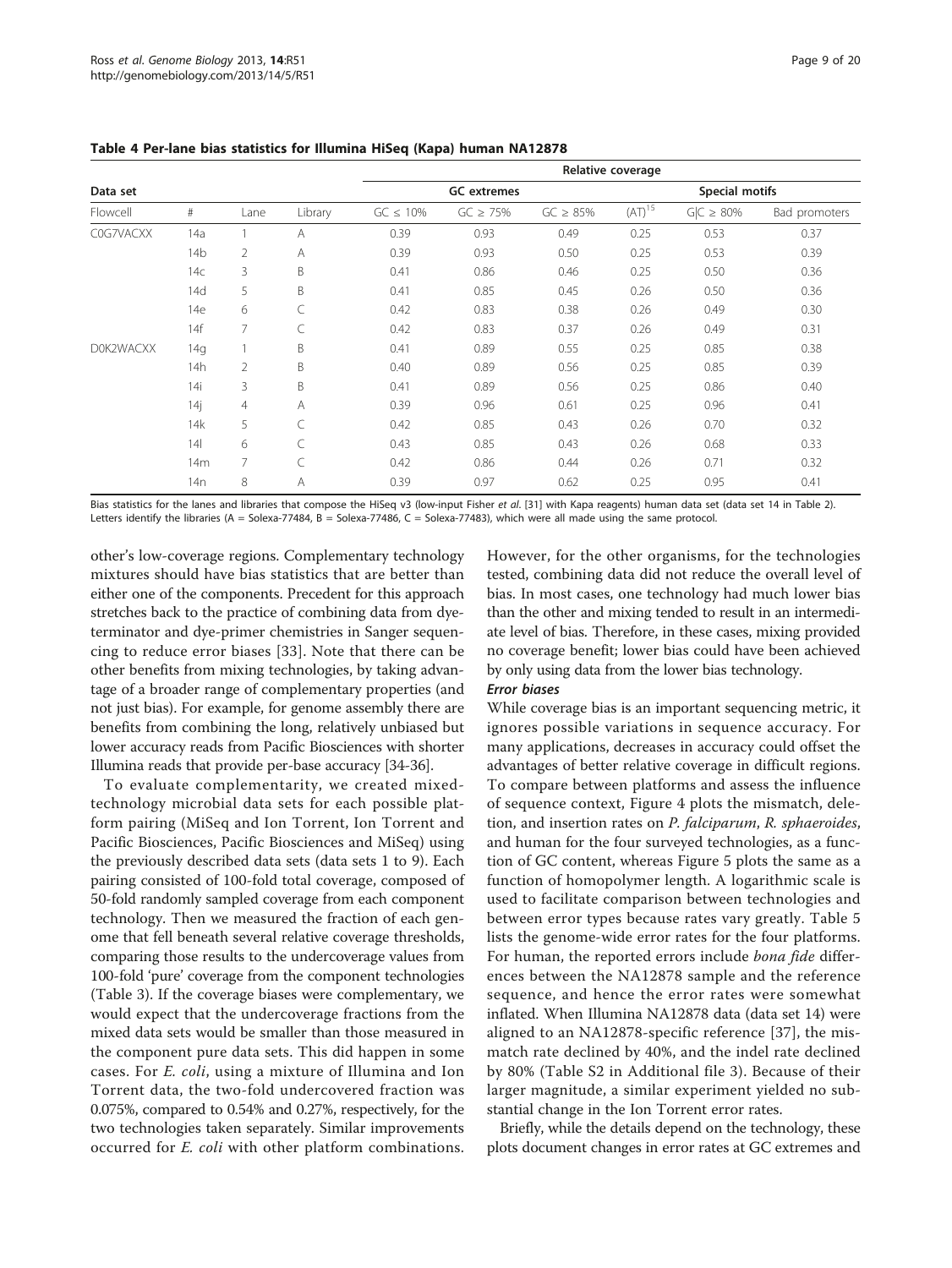<span id="page-9-0"></span>

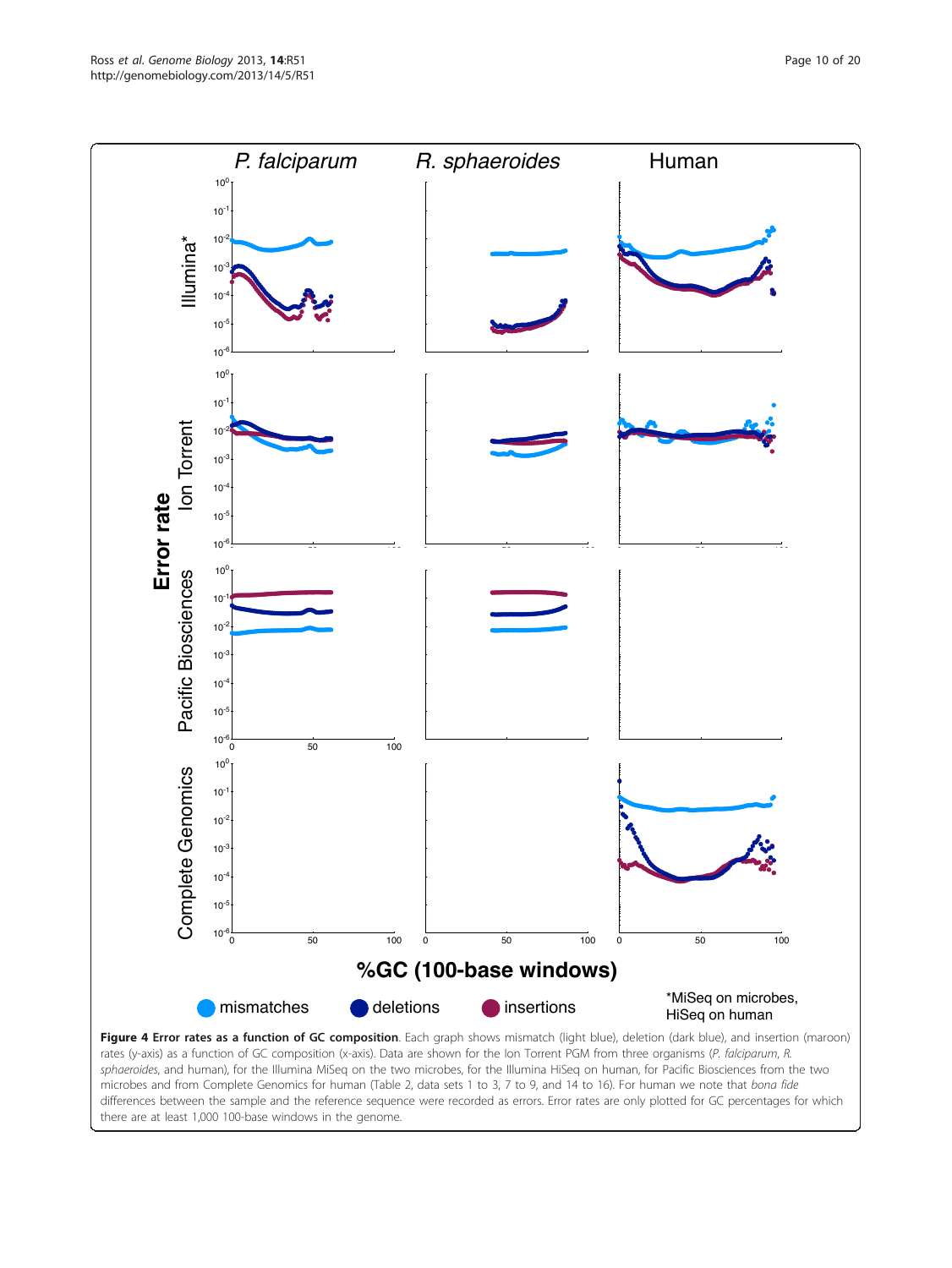<span id="page-10-0"></span>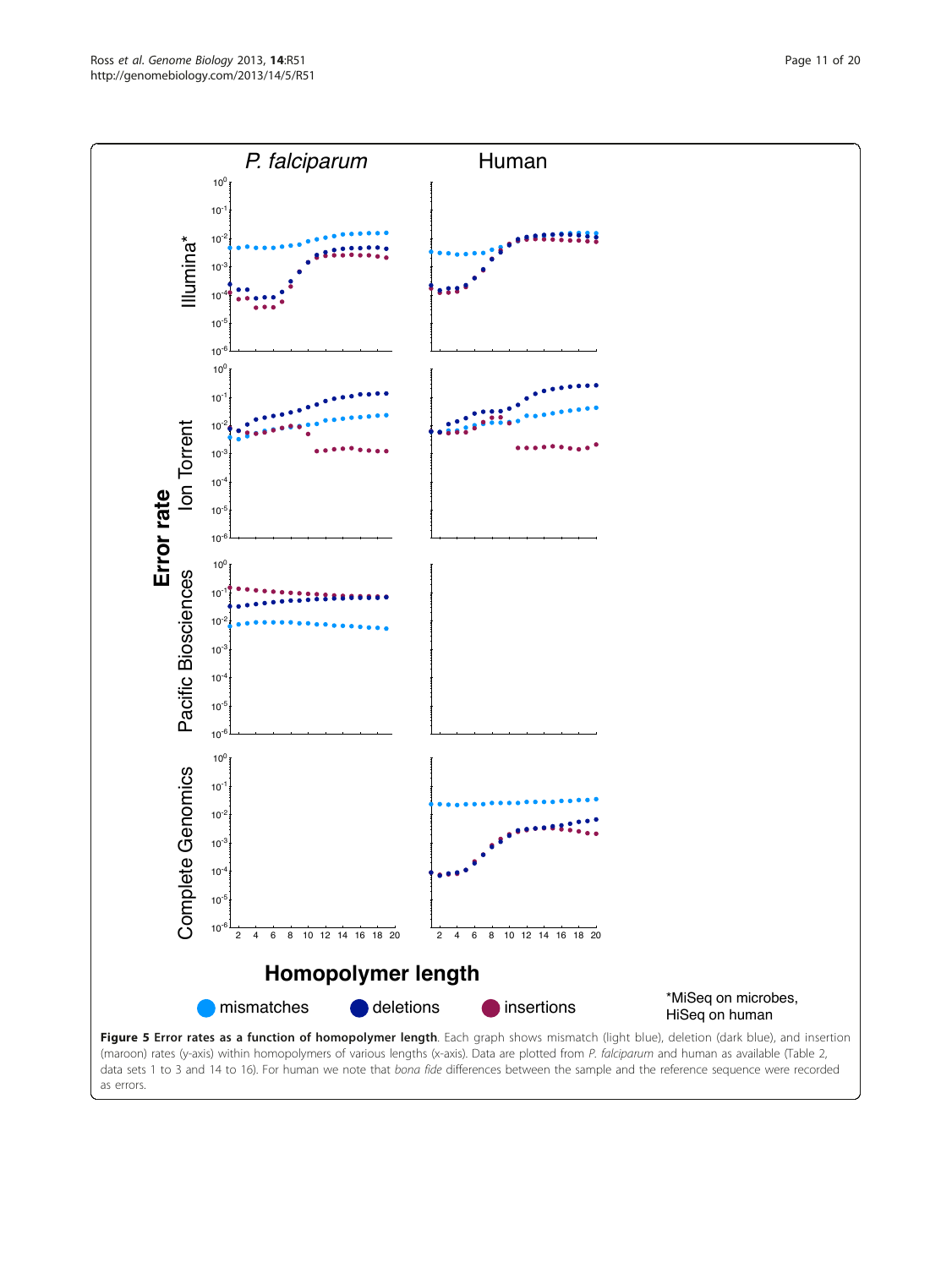| Data set       |                |                        | <b>Fractional error rate</b> |                  |                   |              |  |  |
|----------------|----------------|------------------------|------------------------------|------------------|-------------------|--------------|--|--|
| Sample         | #              | Platform               | <b>Mismatches</b>            | <b>Deletions</b> | <b>Insertions</b> | <b>Total</b> |  |  |
| P. falciparum  |                | Illumina MiSeg         | 0.0046                       | 0.00021          | 0.00011           | 0.0049       |  |  |
|                | $\overline{2}$ | Ion Torrent PGM        | 0.0038                       | 0.0090           | 0.0068            | 0.020        |  |  |
|                | 3              | Pacific Biosciences RS | 0.0068                       | 0.033            | 0.14              | 0.18         |  |  |
| E. coli        | $\overline{4}$ | Illumina MiSeg         | 0.0036                       | 0.0000097        | 0.0000051         | 0.0037       |  |  |
|                | 5              | Ion Torrent PGM        | 0.0018                       | 0.0053           | 0.0044            | 0.012        |  |  |
|                | 6              | Pacific Biosciences RS | 0.0077                       | 0.032            | 0.17              | 0.21         |  |  |
| R. sphaeroides |                | Illumina MiSeg         | 0.0030                       | 0.000018         | 0.0000089         | 0.0030       |  |  |
|                | 8              | Ion Torrent PGM        | 0.0014                       | 0.0055           | 0.0037            | 0.011        |  |  |
|                | 9              | Pacific Biosciences RS | 0.0076                       | 0.029            | 0.16              | 0.20         |  |  |
| Human          | 14             | Illumina HiSeg         | 0.0030                       | 0.00023          | 0.00017           | 0.0034       |  |  |
|                | 15             | Ion Torrent PGM        | 0.0060                       | 0.0069           | 0.0057            | 0.019        |  |  |
|                | 16             | Complete Genomics      | 0.023                        | 0.000099         | 0.000091          | 0.024        |  |  |

### <span id="page-11-0"></span>Table 5 Sequencing technology error rates

For a subset of the data sets in Table 2, we show the fractional rates of mismatch, deletion, and insertion, computed relative to coverage, inferred by comparison to the reference sequences. For human we note that bona fide differences between the sample and reference sequence were recorded as errors.

on long homopolymers, for every technology. For example, Illumina, which had very low insertion and deletion error rates, had a substantial rise in insertions and deletion rates at both GC extremes. The Ion Torrent insertion and deletion rates were more consistent, albeit higher than Illumina's, across a range of GC contents, but the mismatch rate was elevated at low and high-GC regions. As another example, we note that for Pacific Biosciences, the deletion rate rose at high GC, while the insertion rate declined. This behavior appears to result from lower signal-to-noise ratios for the dyes attached to G and C bases in C1 chemistry (personal communication, Edwin Hauw, Pacific Biosciences, USA). Complete Genomics showed consistent (relatively high) mismatch and (relatively low) insertion rates across the GC spectrum, but the deletion rate rose substantially at the extremes. Within long homopolymers, the behavior of insertion and deletion errors would depend on whether a technology systematically over- or underreports homopolymer length. For example, as homopolymer lengths increased, Ion Torrent showed an increased deletion rate, but the insertion rate stayed about the same. In contrast, the insertion and deletion rates of Illumina data increased in longer homopolymers, which is consistent with their behavior in GC-extreme regions. In the Illumina and Ion Torrent human data, these trends were unchanged when the data were realigned to a sample-specific reference [\[37](#page-18-0)] that accounted for known biological variations (Figure S1 in Additional file [4,](#page-17-0) Figure S2 in Additional file [5](#page-17-0)). Similarly consistent with GC behavior are the decrease in insertions and increase in deletions observed in Pacific Biosciences data in long homopolymers. In general, the sequence-context dependence of error rates varied considerably from technology to technology.

PCR amplification in library construction is a source of error in sequencing data [[38-40](#page-18-0)]. In a matched

comparison, we found that our production libraries had lower error rates than a PCR-free protocol on E. coli and human samples, and only a slight increase in error rate on R. sphaeroides and P. falciparum (Table S3 in Additional file [3\)](#page-17-0), possibly due to their extreme base composition.

### Discovering uncategorized bias

Finally, with the goal of understanding bias in the human genome that was not explained by our motifs, we generated >100-fold coverage of NA12878 using Illumina HiSeq data, from libraries generated with Kapa Biosystems reagents (Table [2,](#page-5-0) data set 14). We note that some apparently low or missing coverage will be due to true biological differences, including sequences that are present in the reference but not in NA12878. However, we used other deeply sequenced data sets and an assembly-based analysis to filter out many of these variant loci, as described below.

Initially we identified 5.5 Mb of the human reference sequence (HG19) having 0.1 or less relative coverage. If the data were unbiased, then 0.1 relative coverage would be more than 9 standard deviations from the expected coverage at each base. Therefore, we would expect no bases in the human genome to have such low coverage in the absence of sequencing bias. We then applied two filters to this 'undercovered set' to remove sequence that is unlikely to be present in the NA12878 genome (see Materials and methods). These filters, one based on analysis of the NA12878 assembly and the other based on a comparisons between NA12878 and a diverse population of other samples, excluded 8.7% (23 Mb) of the autosomal reference from further consideration. After this filtering, 3.6 Mb of undercovered reference genome remained.

Finally, because we were interested in discovering new bias contexts, we excluded regions that were similar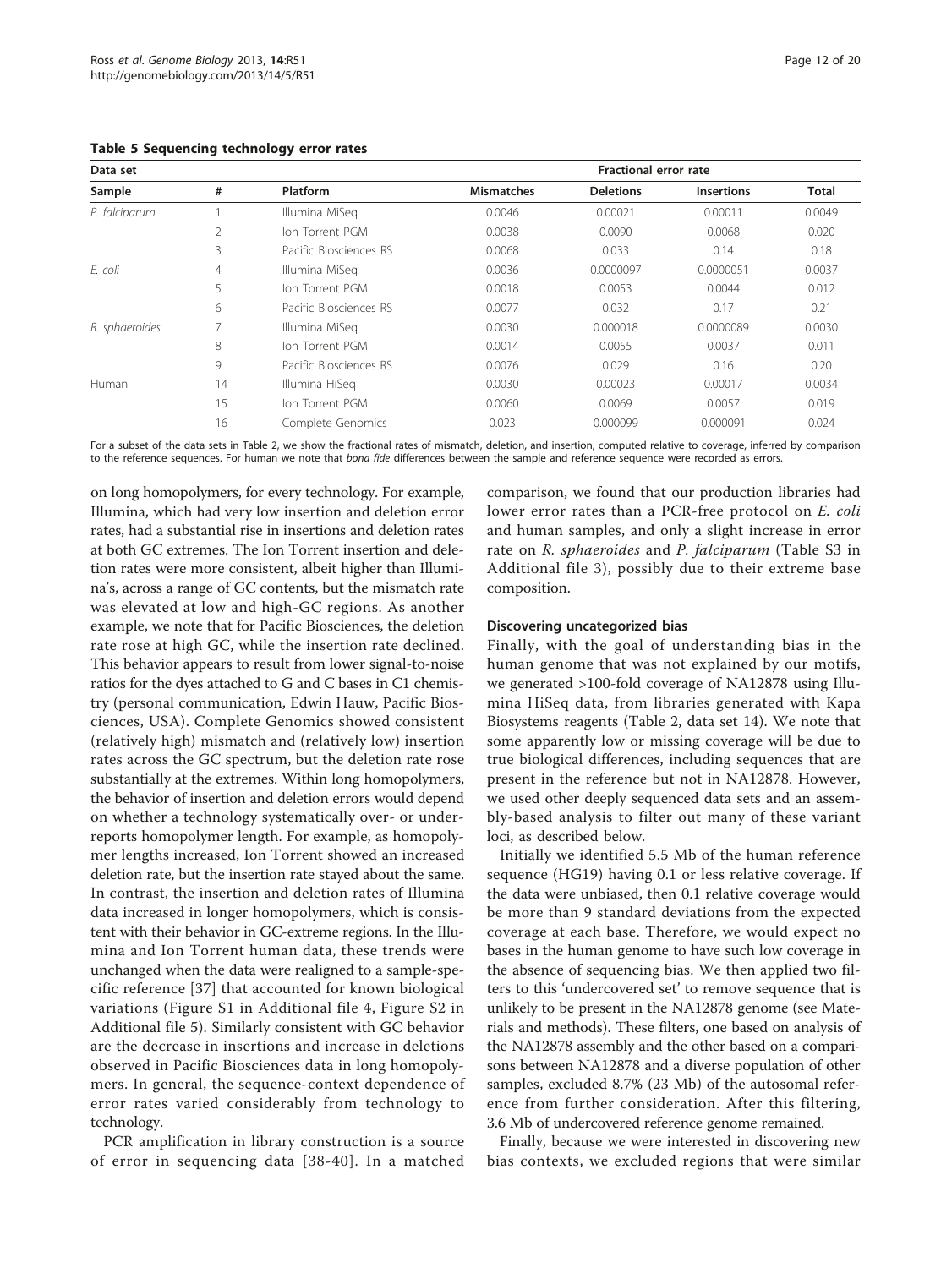(but not necessarily identical) to previously known motifs. Similarity was defined by matching at least one of the following motifs:

•  $GC \leq 13\%$ , 200-base regions in which the middle 100 bases have ≤13% GC content (a superset of the  $GC \leq 10\%$  motif);

•  $GC \ge 70\%$ , 200-base regions in which the middle 100 bases have ≥70% GC content (a superset of the  $GC \ge 75\%$  and  $GC \ge 85\%$  motifs);

•  $(AT)^{10}$ , 130-base regions in which the middle 20 bases are repeated AT dinucleotides (a superset of the  $(AT)^{15}$  motif);

• G|C  $\geq$  75%, 130-base regions in which the middle 30 bases are either 75% Gs or 75% Cs (a superset of the G|C  $\geq$  80% motif);

• the list of 1,000 'bad promoters'.

Except for the bad promoters, which were unaltered, these generalized motifs were selected to each cover roughly twice as many bases as their equivalents in the original motif list. Together they covered 2.8% (74 Mb) of the autosomal bases in HG19. The generalized motifs included 7.5% (1.7 Mb) of the bases previously excluded as probable biological variations. This enrichment may indicate that the biological variation filters excluded bases whose low coverage had a non-biological origin, or it may indicate a correlation between bias motifs and sites with high mutation rates.

Filtering out the probable biological differences between the sample and the reference and the areas similar to known motifs excluded 78% of the ten-fold undercovered locations in HG19. The remaining 35,389 undercovered intervals represented 0.045% (1.2 Mb) of the human autosomal reference genome with an N50 interval size of 98 bp.

Performance on this fraction is hidden from our monitoring methods by its dissimilarity with the current set of motifs. On the Illumina HiSeq 'Kapa' data set, these bases had mean relative coverage of 0.037. They also suffered from high error rates - a mismatch rate of 0.020 (6.7 times the whole-genome average), a deletion rate of 0.11 (470 times the whole-genome average), and an insertion rate of 0.0021 (12 times the whole-genome average). The high deletion rate suggests that some of the undercoverage may have been due to short biological deletions in NA12878 relative to the reference sequence, but even if all the deletions originated in the sample, these regions would still be more than ten-fold undercovered. Their GC-content and homopolymer distributions did not differ appreciably from the overall genome (Figure [6\)](#page-13-0). Clearly, these regions were either exceptionally resistant to the Illumina HiSeq technology or are places where the reference is inaccurate for NA12878 or for human samples generally. A list of the

intervals' coordinates, GC content, and homopolymer N50 statistics are included in Additional file [6](#page-17-0).

## Conclusions

Sequencing vendors and individual investigators alike strive to improve the quality of their data. This includes increasing read length, yield, overall base quality, and other average measures that reflect the behavior of the technology on 'typical' parts of the genome. However, such measures do not tell us how the technology performs on the 'hardest' parts of the genome, where data quality is lowest, and this is a critical omission. For example, as we have noted, in many human data sets there are large numbers of transcription start sites and first exons with essentially no coverage, and although this bias affects only a tiny fraction of the genome, it is of fundamental importance to the utility of the data.

A goal of our work has been to develop a systematic methodology for assaying coverage bias. We note the following key components of our approach.

Use of multiple microbial samples to assess bias: these samples span diverse sequence contexts and have finished reference sequences, thus facilitating analyses that expose 'extreme' regions on which performance is subpar. Their genomes are small and thus can be economically sequenced to high coverage.

Bias assessment on the human genome: because of its size and complexity, it spans even more diverse sequence contexts than the microbial samples. Conversely, although we used the highly studied sample NA12878, we note the lack of a truly finished sample-specific reference sequence that would facilitate definitive undercoverage analyses.

Formulation of a menagerie of 'bad' motifs: these encode known trouble spots, including high and low GC but also less well-known motifs, such as ATAT... runs. GC-bias plots effectively encode a whole family of motifs, one for each GC percentage. Motifs, especially on large genomes such as human, can be economically assayed using lowcoverage data.

Use of relative coverage as the metric for coverage bias: whether assaying the whole genome or only motifs, relative coverage, as in Tables [2](#page-5-0) and [3,](#page-6-0) simplifies and clarifies bias measurement.

We generated data from several technologies and applied this approach. We note the clear edge of singlemolecule data from Pacific Biosciences, and that among the amplification-based technologies, data from Illumina had the lowest bias. However, our results represent a performance snapshot, and are exquisitely sensitive to the fine details of laboratory process (including library construction and sequencing), which we anticipate will continue to be improved. For example, we compared several methods of library construction and, within fixed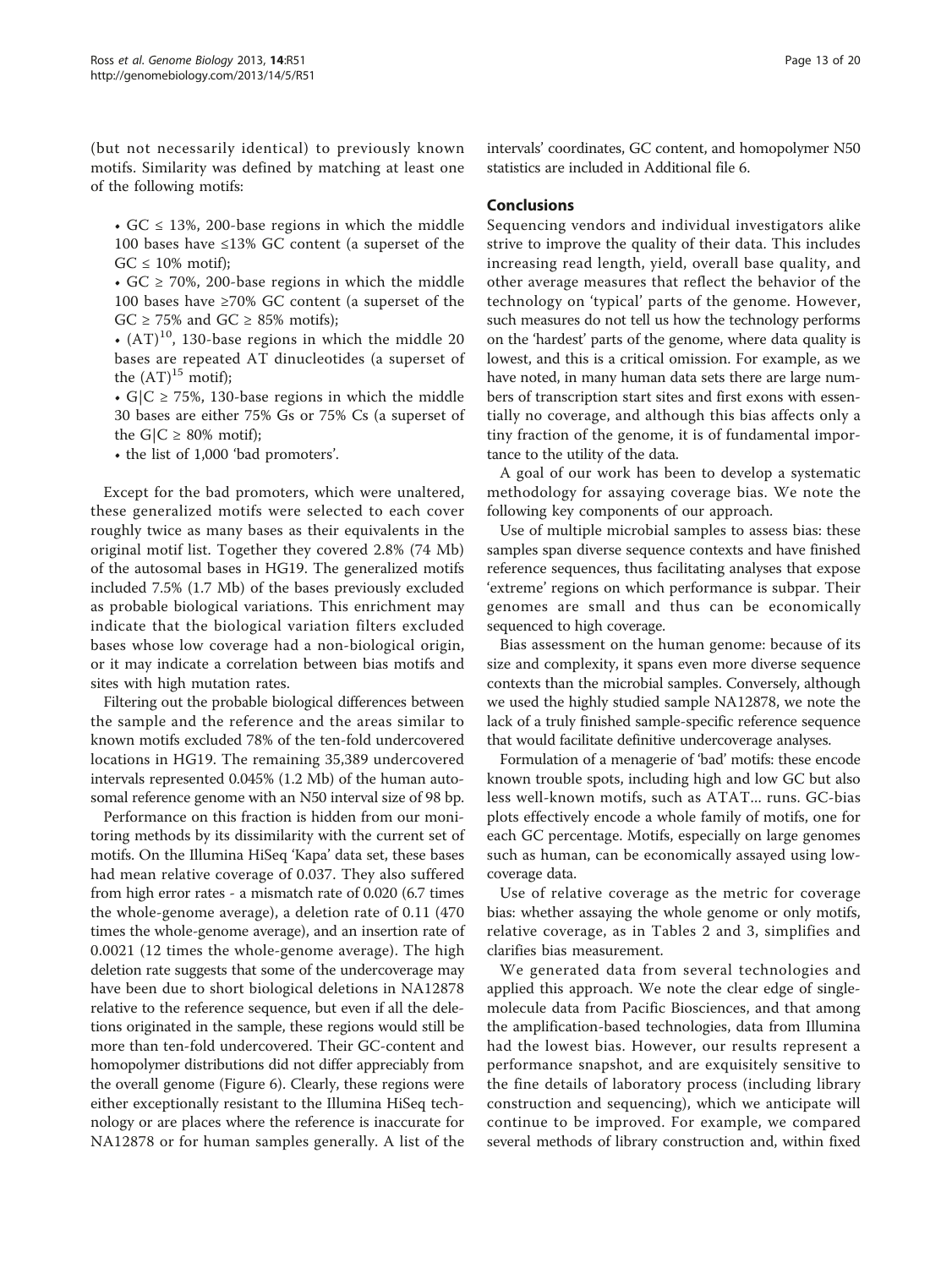<span id="page-13-0"></span>

protocols, noted assay variability arising from process fluctuation. We emphasize the ongoing importance of such process monitoring as a prerequisite for meaningful inferences about protocol improvements. Our experiences lead to the general conclusion that a platform's sequencing bias is not an immutable property. Although Ion Torrent's platform generally suffered from the most bias, reagent, protocol, and computational changes may lead to future improvements.

Bias in read accuracy (and not just coverage) is also important. It is well known that some loci on the genome sequence badly. Often this behavior is associated with polymerase slippage. In this work we defined assays, like those for coverage bias, which can be used to track error bias, and evaluated these assays on the same data sets used for coverage bias.

We note that bias is far from the only important metric for sequencing platform evaluation. Users must also evaluate accuracy, throughput, cost, speed, and many other factors when choosing the appropriate platform for an experiment. Indeed, there is no universal 'best' platform for every purpose.

Taken together, coverage and error bias assays provide a comprehensive view of bias in sequence data. We note several avenues for future work. First, the assays can be used to drive laboratory improvements, with the goal of minimizing bias. Second, the assays can be used to

monitor intentional and unintentional process changes that might affect bias. Third, the assay genomes and our knowledge of them might be improved. In particular, it would be of great value to have an ultra-high-quality reference sequence for an available human sample. Fourth, the motifs might be refined and added to with the goal of creating as comprehensive and informative a list of bias-prone contexts as possible. Collectively these advances could improve data quality, thus increasing the accuracy and contiguity of genome assemblies and minimizing the likelihood that biologically important loci will be poorly represented in sequence data.

# Materials and methods

# Samples and references

P. falciparum 3D7 DNA was provided by Daniel Neafsey (Broad Institute) and Sarah Volkman Cooke (Harvard School of Public Health). E. coli K12 and R. sphaeroides 2.4.1 were provided by Louise Williams (Broad Institute). Human DNA samples (listed in the SAMPLE\_A-LIAS columns of the relevant spreadsheets in Additional file [7\)](#page-17-0) were obtained from the NIGMS Human Genetic Repository and the NGHRI Sample Repository for Human Genetic Research collections at the Coriell Institute for Medical Research.

The references used for alignment were E. coli K12 substr. MG1655 (GenBank [NC\\_000913.2](http://www.ncbi.nih.gov/entrez/query.fcgi?db=Nucleotide&cmd=search&term=NC_000913.2)), R. sphaeroides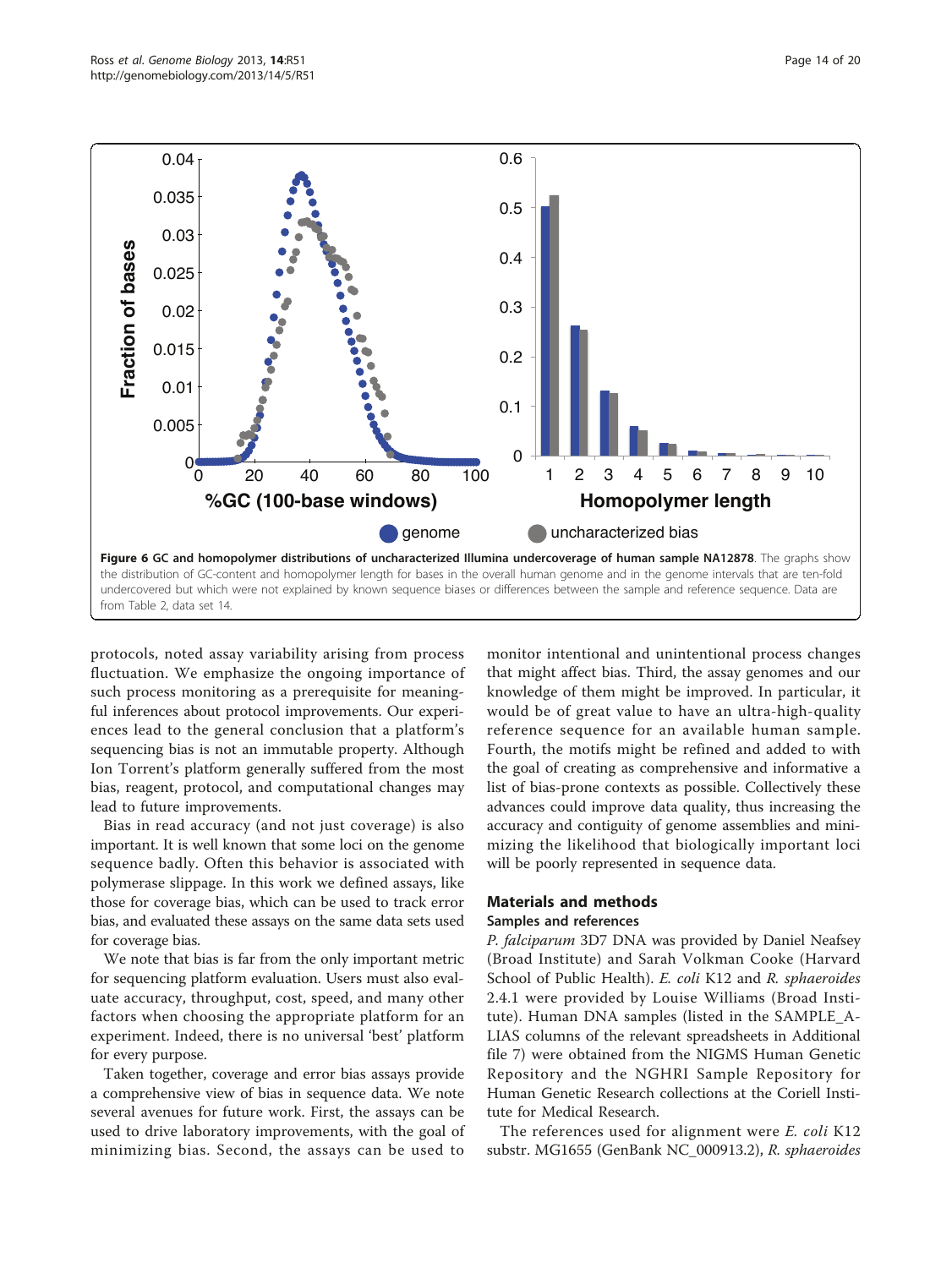2.4.1 with plasmids (GenBank [AKVW01000000](http://www.ncbi.nih.gov/entrez/query.fcgi?db=Nucleotide&cmd=search&term=AKVW01000000)), P. falci-parum 3D7 (GenBank [GCA\\_000002765.1](http://www.ncbi.nih.gov/entrez/query.fcgi?db=Nucleotide&cmd=search&term=GCA_000002765.1)), and Human assembly 19/GRCh37 (GenBank [GCA\\_000001405.1\)](http://www.ncbi.nih.gov/entrez/query.fcgi?db=Nucleotide&cmd=search&term=GCA_000001405.1). The NA12878 diploid reference used to generate Table S2 in Additional file [3,](#page-17-0) Figure S1 in Additional file [4](#page-17-0), and Figure S2 in Additional file [5](#page-17-0) was created by the Gerstein Lab [\[37](#page-18-0)].

# Data

The SRA accession numbers for all the Illumina, Ion Torrent, and Pacific Biosciences data used in this work (data sets 1 to 15 and A1 to A11) are provided in Additional file [7](#page-17-0). Each spreadsheet in the file corresponds to a data set referenced herein. The Complete Genomics data are publicly available [[41\]](#page-18-0).

# Illumina HiSeq and MiSeq sequencing

Illumina libraries indicated as 'low-input Fisher et al.' were prepared following the protocol described by Fisher et al. [[31\]](#page-18-0) with the following modifications: genomic DNA input into shearing was reduced from 3 µg to 100 ng in 50 µl volume. In addition, for adapter ligation, Illumina paired-end adapters were replaced with palindromic forked adapters with unique 8-base index sequences embedded within the adapter.

Libraries described as 'low-input Fisher et al. modified with Kapa Biosystems reagents' were made as described above except library construction and PCR reagents were obtained from Kapa Biosystems. DNA fragment end repair, A-base addition, and adapter ligation reactions were performed according to the manufacturer's recommendations (Kapa Biosystems, MA, catalog number KK8201) but utilizing the 'with-bead' SPRI-based clean up method in Fisher et al. Library enrichment with Kapa HiFi enzyme (catalog number KK2102) was performed as follows: the entire unenriched product was enriched in a reaction volume of 60  $\mu$ l in the presence of 1 $\times$  Kapa HiFi HF buffer, 0.4 mM each dNTP, 0.8 µM of each enrichment primer, and 1 unit of Kapa HiFi enzyme. Kapa HiFi PCR enrichment was performed for 8 cycles with the following cycling parameters: 98°C for 45 seconds; 8 cycles of 98°C for 15 seconds, 60°C for 30 seconds, 72°C for 30 seconds; 72°C for 1 minute.

Libraries described as 'Aird et al. with Phusion', 'Aird et al. with Phusion + betaine', and 'Aird et al. with Accu-Prime', were generated as previously described [\[20\]](#page-18-0).

Libraries described as 'Broad PCR-free' were prepared utilizing the protocol described as 'low-input Fisher et al. modified with Kapa Biosystems reagents' but with several modifications. The PCR-free protocol eliminates all of the amplification steps of the Fisher *et al.* protocol. Genomic DNA input into shearing was increased from 100 ng to 500 ng in 50 µl volume. Samples were sheared to an average fragment size of 200 bp instead of 150 bp. For adapter ligation, Illumina TruSeq Adapters (Illumina, CA, catalog FC-121-2001) were used instead of those described in Fisher et al.

For all Illumina PCR-based libraries prepared, the desired insert size was selected by gel electrophoresis with a target of  $\pm 10$  to 15%. Multiple gel cuts were taken for libraries requiring high sequencing coverage. For the Broad PCR-free method, a second 0.7× SPRI reaction following adapter ligation was utilized instead of gel electrophoresis to tighten up size distribution and reduce excess adapter.

Sequencing libraries were quantified using quantitative PCR (Kapa Biosystems, Woburn, MA, USA), normalized to 2 nM and denatured using 0.1 N NaOH prior to sequencing. Flowcell cluster amplification and sequencing were performed according to the manufacturer's protocols (Illumina, CA, USA) using HiSeq 2000 v2 (data sets 10 to 12, and A2), HiSeq 2000 v3 (data sets 13, 14, A1, and A3), HiSeq 2500 v1 (data sets A10 and A11), MiSeq v1 (data sets 1, 4, and 7), or Miseq v2 (data sets A4 to A9) cluster chemistry and flowcells. HiSeq data were analyzed using Illumina RTA v1.10.15 or RTA v.1.12.4.2. MiSeq data were analyzed using RTA v1.13 or v1.14.23. Read lengths were  $2 \times 251$  bases for MiSeq data sets 1, 4, and 7;  $2 \times 150$  bases for MiSeq data sets A4 to A9;  $2 \times 101$  bases for HiSeq data sets 10 to 14 and A1 to A3; and  $2 \times 250$  bases for HiSeq 2500 data sets A10 to A11. Data were further processed using the Picard data-processing pipeline [[42](#page-18-0)] to generate BAM files. Alignment was performed using BWA version 0.5.9 [[43\]](#page-18-0). The 'aln' command was run with the alignment options '-q 5 -l 32 -k 2 -o 1', followed by the 'sampe' command to generate a paired-end alignment. The Picard MarkDuplicates program was applied after alignment and all duplicate-flagged reads were excluded from the analyses in this manuscript. All human data sets, with the exception of data set 10 to 12, were also processed with the GATK IndelRealigner and TableRecalibration tools [[44,45](#page-18-0)], but none of the results presented in this work depend on precise indel placement or on quality scores.

## Ion torrent sequencing

Libraries for Ion Torrent sequencing were created using the Ion Xpress™ Plus Fragment Library Kit, according to the Ion Xpress™ Plus gDNA Fragment Library Preparation protocol (version 5, Ion Torrent, Guilford, CT, USA).

Workflow parameters consisted of 100 ng DNA starting input material each of P. falciparum, E. coli, R. sphaeroides, and human, prepared independently in tubes. High molecular weight DNA was acoustically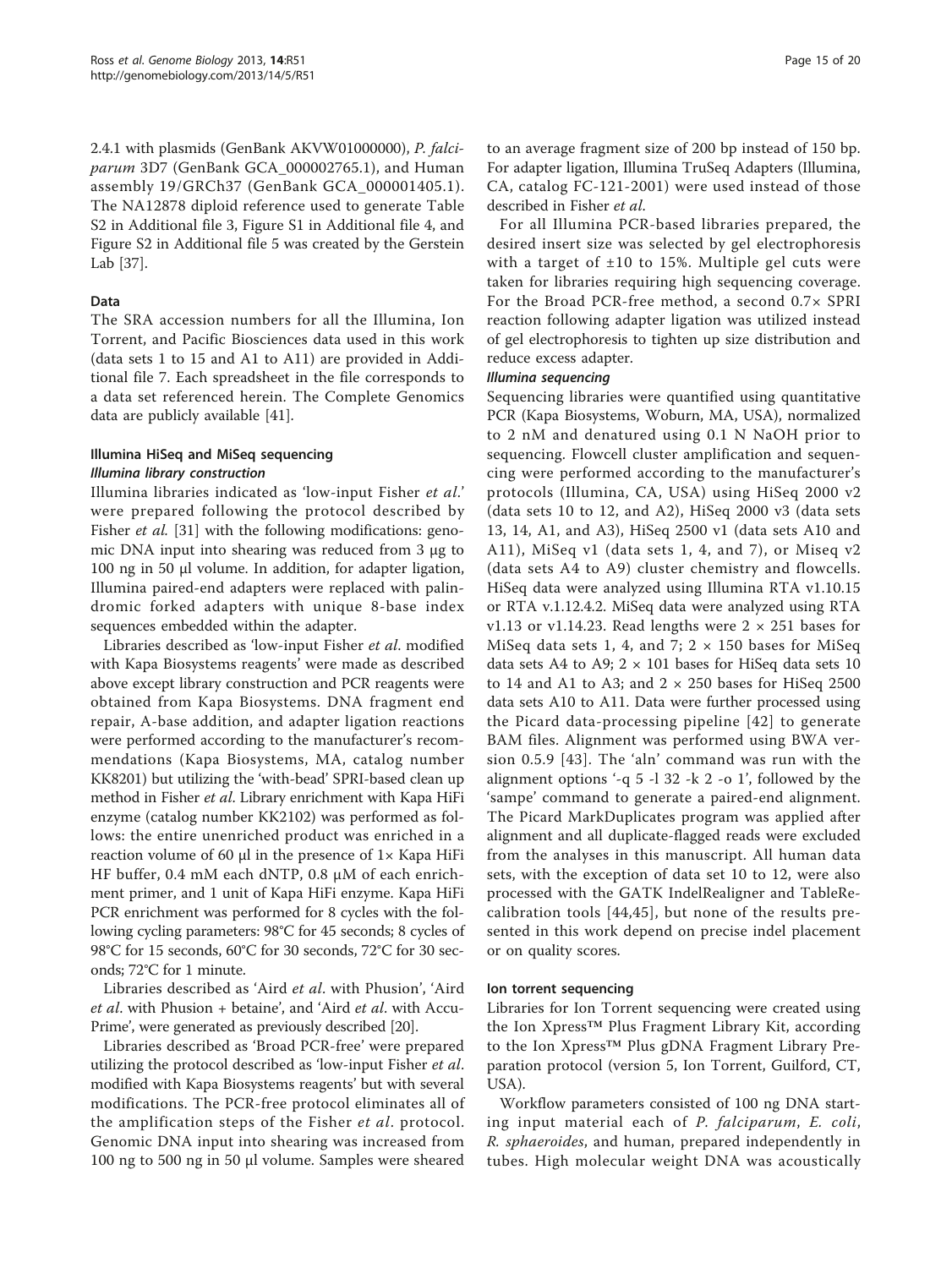sheared to a size range of 100 to 1,000 bp using the following parameters: temperature, 6 to 8°C; duty cycle, 20% for P. falciparum and human, 1% for E. coli and R. sphaeroides; intensity, 5; cycles per burst, 200; time, 130 seconds for P. falciparum and human, 550 seconds for E. coli and R. sphaeroides; shearing tubes, Micro-Tubes crimpcap (Covaris, Woburn, MA, USA), using a Covaris E210 instrument. Size selection of the unamplified libraries was done with the Pippin Prep™ Instrument (SAGE Science, Beverly, MA, USA). The libraries were amplified following the protocol specifications for samples starting with 100 ng input. Final libraries were quantified and checked for size on an Agilent Bioanalyzer using the High Sensitivity DNA Kit (Agilent Technologies, Santa Clara, CA, USA).

Template preparation was conducted using the Ion PGM™ 200 Xpress™ Template Kit, following the Ion PGM™ 200 Xpress™ Template Kit protocol (version 3; Ion Torrent). Recovery of the Ion Spheres (ISPs) was done according to the Ion Sphere Particles 200 recovery protocol. Quality of the templated ISPs was assessed using the Guava easyCyte HT8 Cytometer (EMD Millipore, Billerica, MA, USA).

Sequencing of the samples was conducted according to the Ion PGM™ 200 Sequencing Kit Protocol (version 6; Ion Torrent). One or more 318 sequencing chips were loaded and run on an Ion Torrent PGM (Ion Torrent) for each sample. Each run was programmed to include 520 nucleotide flows to deliver 200-base reads, on average. Base calling and alignment were performed using the Torrent Suite 3.0 software (Ion Torrent).

Because the default TMAP aligner [[46](#page-19-0)] cannot align to references with more than 4.3 billion bases, it was necessary to use the BWA-SW aligner [[47\]](#page-19-0) to realign the Ion data to the diploid NA12878 reference for the error-rate comparison presented in Table S2 in Additional file [3](#page-17-0), Figure S1 in Additional file [4,](#page-17-0) and Figure S2 in Additional file [5.](#page-17-0) To ensure that the comparison was only affected by the choice of reference, we also used BWA-SW to realign the Ion data to Human assembly 19 (GRCh 37) for those comparisons. The alignment was done using version 0.6.2 of the aligner with default parameters and the '-M' option to generate only one primary alignment per read (the analysis ignores secondary alignments).

# Pacific Biosciences sequencing

Pacific Biosciences sequencing libraries were generated following the manufacturer's recommendations using the DNA Template Prep Kit Version 1 chemistry (Pacific Biosciences, Menlo Park, CA, USA) with the following modifications. For each sample, between 7 and 12 µg of genomic DNA was sheared to approximately 2 kb in size using a Covaris S instrument with the following parameters: temperature, 6 to 8°C; duty cycle, 20%; intensity, 0.1; cycles per burst, 1,000; time, 15 cycles  $\times$  60 seconds; shearing tubes, MiniTUBE-Clear (Covaris). DNA fragments were purified, end-repaired, and ligated with SMRTbell sequencing adapters following the manufacturer's recommendations (Pacific Biosciences) with the exception that the individual AMPure clean-up steps were purified three times rather than the recommended two. SMRTbell sequencing libraries were combined with sequencing primer and polymerase following the manufacturer's recommendations (Pacific Biosciences). The resulting complex was subjected to Pacific Biosciences sequencing, followed by primary data analysis (version 1.1.1 chemistry and analysis software) on the Pacific Biosciences RS instrument following the manufacturer's recommendations. Secondary analyses, including read filtering, were performed by SMRT Analysis versions 1.3.1 (E. coli and P. falciparum) or 1.3.0 (R. sphaeroides). Because Pacific Bioscience's BLASR aligner does not currently support random placement of ambiguously aligned reads, alignment was performed using the BWA-SW longread aligner [[47](#page-19-0)] version 0.6.2 with parameters '-b5 -q2 -r1 -z20 -M -w200'. BWA-SW parameters were based on the software's suggested defaults for Pacific Biosciences reads, adding the '-z20' parameter for greater accuracy (validated in [[48\]](#page-19-0)), the '-M' parameter to generate only one primary alignment per read (the analysis ignores secondary alignments), and '-w200' to encourage the aligner to generate only one alignment per read. The aligner input files were the 'filtered\_subreads.fastq' files produced by the standard resequencing protocol.

## Complete Genomics data

All statistics were computed on BAM files provided by Complete Genomics. Complete Genomics' pipeline [\[49](#page-19-0)] first maps all reads that can be aligned to the reference with very few errors and then uses local assembly, constrained by read-pairing information, to accumulate evidence of variation from the remaining reads. Unlike the standard Complete Genomics BAM representations, these BAM files represent both the aligned and locally assembled reads, containing a single record for every read representing its highest-scoring alignment to the reference, using padded alignment to represent the relationships produced by the local assembler (personal communication, Srinka Ghosh, Complete Genomics). In cases where multiple equally good alignments/assemblies existed for a particular read pair, the file contains one chosen at random, similar to the policies of the aligners used on the other technologies. For the purpose of measuring coverage, this representation is superior to the BAMs produced by Complete Genomics' publicly available tools because it unifies the alignment and assembly data and presents a single 'best' alignment/assembly for each read pair.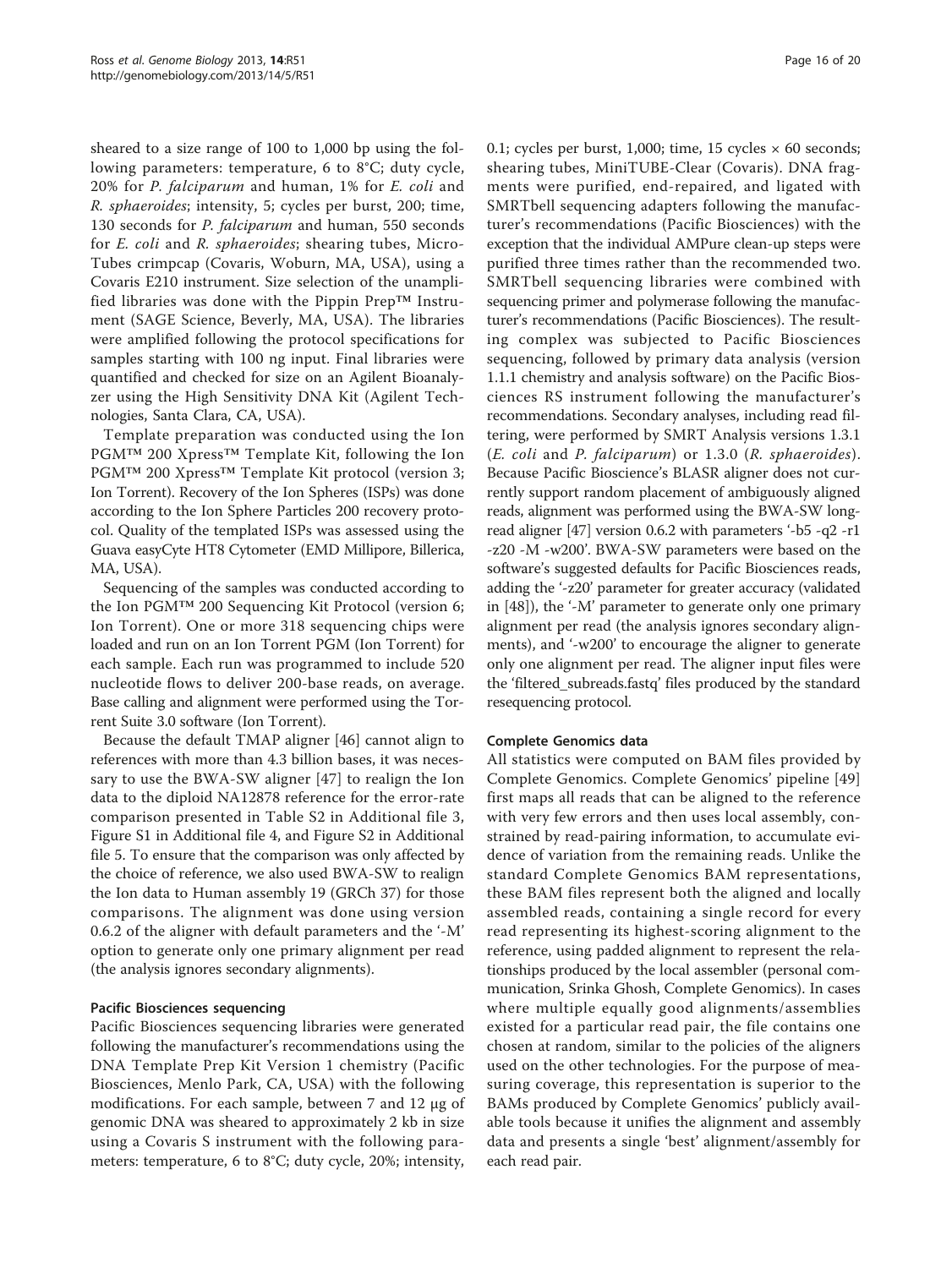### Selecting genomic regions

For microbial organisms, reads were aligned to the complete reference sequences, but only chromosomal contigs were considered in the bias calculations. For human data, reads were aligned to the complete reference sequence, but only autosomal contigs were considered in bias calculations. Plasmid, mitochondrial, and sex chromosomes were not included because they are not expected to be equimolar with the rest of the genome. Regions of the references containing ambiguous bases were also excluded from all bias computations as there is no way to accurately map reads to them or to assess their membership in motifs.

### Defining the bad promoters

The list of 'bad promoters' was identified based on data from 39 individuals sequenced on Illumina HiSeq v2 for the 1000 Genomes Project (198-fold total coverage, data set A2). To obtain the list, for each transcription-start site in the RefSeq database [\[50\]](#page-19-0), the ratio of average coverage in the surrounding 200 bases to average coverage in the surrounding 3,000 bases was computed. Then the 1,000 sites with the lowest ratios were designated as 'bad promoters' and are listed in Additional file [1.](#page-17-0) If the database contained multiple entries for the same gene, the entry with the lowest coverage ratio was kept for the list. For comparison purposes, we used the same algorithm on a HiSeq v3 1000 Genomes data set (A3, 253-fold coverage of 71 individuals) to generate Additional file [2](#page-17-0).

# Computing coverage and counting errors from alignments

All alignments were represented in the common SAM format (or its compressed, binary representation, BAM) [[51](#page-19-0)]. In the SAM specification, the mapping between a read and a reference location is described by what is termed a 'CIGAR' string of operators. A read base that is aligned to a particular reference base is affiliated with the  $M$ , =, or  $\times$  operators, as only those bases contribute to 'coverage' at a genome location.

For purposes of tracking error biases, we determined the number of CIGAR M, =, or X-mapped read bases where the read nucleotide differed from the reference nucleotide, and counted these as mismatches at the reference position. Similarly, deletions at a reference base were counted by incrementing a counter every time the CIGAR D operator is used to skip that base. Insertion errors are more problematic because these bases exist in the read but have no reference position. Some convention is necessary, so if an alignment contained an insertion of length L, denoted by 'LI' in the CIGAR string, we charged L insertions to the reference base immediately after the inserted sequence. For consistency, all error rates reported in the paper are computed relative to coverage levels: that is, error rates are fractions in which the numerator is the error count in a region or motif and the denominator is the number of mapped bases.

It is important to note that some details of the results may be sensitive to aligner algorithms and parameters. For example, a read whose best alignment has many errors may be left unmapped with one set of parameters, potentially contributing to coverage bias, or mapped with alternative parameters, potentially contributing to error bias. Similarly, parameters often determine whether a particular base is categorized as a mismatch, insertion, or deletion. As much as possible, we have addressed these issues by using aligners and parameters for each technology that have been validated as producing useful alignments for other applications. In our experience, the statistics we have presented are robust to reasonable substitutions of aligners and parameters.

# Filtering NA12878 data for the discovery of uncharacterized bias

The following filters were used to exclude regions for which low coverage of sample NA12878 were likely due to biological variation between the sample and the human reference.

We took the previously published NA12878 assembly, produced from a different set of Illumina data [[52\]](#page-19-0), and aligned its contigs to the HG19 reference. For each instance in which a contig in the NA12878 assembly contained a gap relative to the reference, we excluded the gap sequence from the undercovered set. Contigs from the ALLPATHS-LG assembly of NA12878 were aligned to the human reference hg19 with BWA-SW version 0.5.9 [\[38](#page-18-0)] using default arguments. Contigs longer than 100 kb were split before alignment so as to stay within the aligner's maximum read length. The splitting algorithm ensures that the resulting subsequences are no shorter than 50 kb. When BWA-SW detects large deletions in the contigreads relative to the reference, it splits the alignments, treating the contigs as chimeric reads. Additionally, we scanned all the aligned contigs and marked any sliding 100-base windows that exhibited more than five alignment errors (mismatches, deleted bases, or inserted bases) as areas that may have high local rates of polymorphism. These regions are excluded from consideration because reads that cover them may fail to align to the reference, which would reduce apparent coverage even in the absence of sequencing bias.

The assembly-based analysis is limited to detection of variations that occur within contigs. To test for biological variations that might lie in assembly gaps, we identified genome locations that were well covered in data sets that mixed reads from diverse individuals, but were undercovered in multiple NA12878 data sets. First, we gathered two diverse sets of Illumina HiSeq sequencing data aligned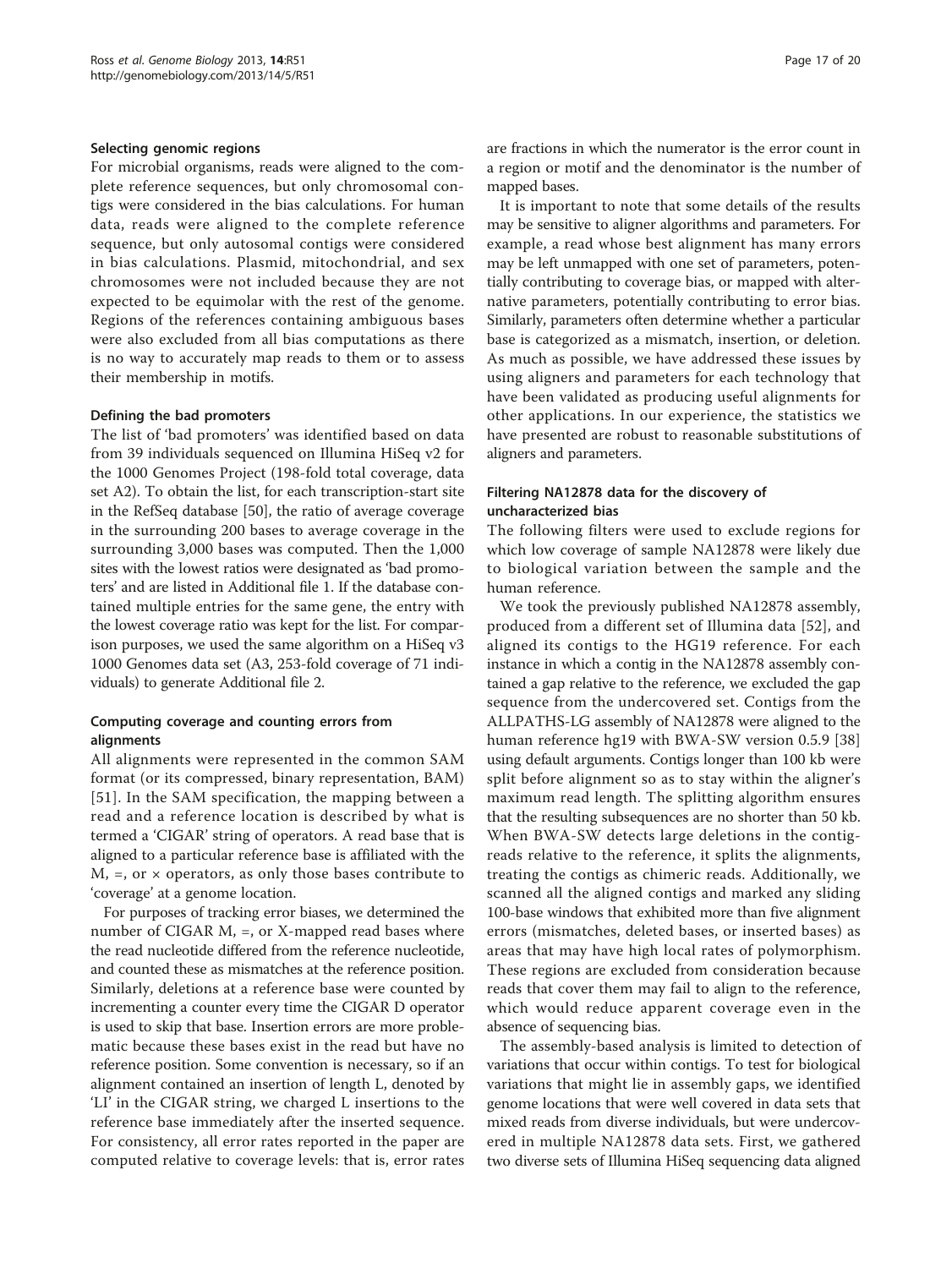<span id="page-17-0"></span>to HG19: the first from 39 individuals (198-fold total, data set A2) from the 1000 Genomes Project [[32\]](#page-18-0) sequenced with version 2 chemistry and the second from 71 individuals (253-fold total, data set A3) from the 1000 Genomes Project sequenced with version 3 chemistry (see Data for SRA accession numbers). Any reference base with relative coverage of at least 0.5 in either diverse data set was considered 'well covered'. Second, we gathered three NA12878 Illumina HiSeq data sets aligned to HG19: 152 fold from HiSeq v2 chemistry (the Phusion, Phusion + betaine, and AccuPrime data discussed previously, data sets 10 to 12), 110-fold from version 3 chemistry using low-input Fisher et al. library construction (data set 13 with four additional lanes from data set A1), and 120-fold from version 3 chemistry with Kapa-based library construction (the previously discussed 'Kapa' data set 14). Any reference base with less than 0.1 relative coverage in all three NA12878 data sets was considered 'undercovered'. This was a subset of the bases that are undercovered in the HiSeq 'Kapa' data: if a base was not undercovered in one of the other two data sets, then we assumed that its bad performance in the 'Kapa' data might be due to technology rather than biology.

Any genome base that was well covered in the diverse data and undercovered in all of the NA12878 data was then removed from further analysis as a potential biological variation.

# Additional material

[Additional file 1: T](http://www.biomedcentral.com/content/supplementary/gb-2013-14-5-r51-S1.TXT)he 'bad promoters' list for Human assembly 19 (GRCh 37), as described in the main text and method section, computed from HiSeq v2 data set A2; intervals are annotated with gene names and the coverage ratios used to select them (see Materials and methods for details).

[Additional file 2: T](http://www.biomedcentral.com/content/supplementary/gb-2013-14-5-r51-S2.TXT)he 'bad promoters' list for Human assembly 19 (GRCh 37), as described in the main text and method section, computed from HiSeq v3 data set A3; intervals are annotated with gene names and the coverage ratios used to select them (see Materials and methods for details).

[Additional file 3: T](http://www.biomedcentral.com/content/supplementary/gb-2013-14-5-r51-S3.DOCX)he supplementary tables referred to in the text.

[Additional file 4:](http://www.biomedcentral.com/content/supplementary/gb-2013-14-5-r51-S4.PDF) Figure S1 - Human error rates as a function of GC composition and reference. Each graph shows mismatch (light blue), deletion (dark blue), and insertion (maroon) rates (y-axis) as a function of GC composition (x-axis). Data are shown for the human NA12878 sample sequenced by Illumina HiSeq (Table [2,](#page-5-0) data set 14) and Ion Torrent PGM (Table [2,](#page-5-0) data set 15) aligned both to the standard Human assembly 19 (GRCh37) reference and to the NA12878-specific diploid reference created by the Gerstein lab [\[37](#page-18-0)]. Error rates are only plotted for GC percentages for which there are at least 1,000 100-base windows in Human assembly 19.

[Additional file 5:](http://www.biomedcentral.com/content/supplementary/gb-2013-14-5-r51-S5.PDF) Figure S2 - Human error rates as a function of homopolymer length and reference. Each graph shows mismatch (light blue), deletion (dark blue), and insertion (maroon) rates (y-axis) within homopolymers of various lengths (x-axis). Data are plotted from human sample NA12878 as sequenced by Illumina HiSeq (Table [2,](#page-5-0) data set 14) and Ion Torrent PGM (Table [2](#page-5-0), data set 15) and aligned both to the standard Human assembly 19 (GRCh37) reference and to the NA12878 specific diploid reference created by the Gerstein lab [\[37](#page-18-0)].

[Additional file 6: T](http://www.biomedcentral.com/content/supplementary/gb-2013-14-5-r51-S6.CSV)he intervals of the human reference that had less than 0.1 relative coverage in data set 14 and could not be categorized as biological variations or as similar to known bias motifs. Also included are the GC content fraction and homopolymer N50 for each interval.

[Additional file 7: T](http://www.biomedcentral.com/content/supplementary/gb-2013-14-5-r51-S7.XLSX)he SRA numbers for all Illumina, Ion Torrent, and Pacific Biosciences data used in the paper.

### Abbreviations

bp: base pair; NCS1: neuronal calcium sensor-1; PCR: polymerase chain reaction; SNP: single-nucleotide polymorphism.

### Competing interests

The authors declare that they have no competing interests.

### Authors' contributions

MGR performed all the analyses and wrote the paper. DBJ conceived of many of the analyses: directed the project: and extensively revised the paper. CR and CN contributed analytic ideas and helped craft and edit the manuscript. MGR: CR: CN and DBJ jointly devised the experimental design. MC: AH: NJL: and RH wrote and edited portions of the text: designed and developed lab protocols: and provided intellectual input. All authors read and approved the final manuscript.

### Acknowledgements

We thank Lynne Aftuck, Daniel Aird, Aaron Berlin, Elizabeth Bevilacqua, James Bochicchio, Julio Diaz Caballero, Patrick Cahill, Mauricio Carneiro, Jean Chang, Kristen Connolly, Matt Coole, Toni Delorey, Mark DePristo, Tim De Smet, Timothy Fennell, Sheila Fisher, Gad Getz, Sante Gnerre, Andreas Gnirke, Brian Haas, Giles Hall, Bob Handsaker, Andrew Hoss, Cristyn Kells, Laura Lambiase, Michael Lawrence, Heng Li, Alyssa Macbeth, Iain MacCallum, James Meldrim, Sam Novod, Raymond Pete, Filipe Ribeiro, Dana Robbins, Piali Sengupta, Ted Sharpe, Brian Sogoloff, Sean Sykes, Charlotte Tolonen, Austin Tzou, Bruce Walker, Cole Walsh, Jennifer Wortman, and Alec Wysoker for their contributions to the work and/or comments on the manuscript. We thank Sarah Volkman Cooke, Daniel Neafsey, Louise Williams, and the Coriell Institute for access to DNA samples. We thank the Broad Institute Genomics Platform for generating the data for this work. We also thank personnel from Complete Genomics (Jason Laramie, Srinka Ghosh, Steve Lincoln), Illumina (Geoff Smith), Kapa Biosystems (Paul McEwan), Life Technologies (Nils Homer, Mel Davey), and Pacific Biosciences (Edwin Hauw, Kathryn Keho, Lawrence Lee, John Major, Mark Chaisson) for their advice and assistance. This project has been funded in part with Federal funds from the National Human Genome Research Institute, National Institutes of Health, Department of Health and Human Services, under grant U54HG003067, and in part with Federal funds from the National Institute of Allergy and Infectious Diseases, National Institutes of Health, Department of Health and Human Services, under Contract No. HHSN272200900018C.

### Received: 11 December 2012 Revised: 14 May 2013 Accepted: 29 May 2013 Published: 29 May 2013

### References

- Tsujimoto T, Jeromin A, Saitoh N, Roder JC, Takahashi T: [Neuronal calcium](http://www.ncbi.nlm.nih.gov/pubmed/11910115?dopt=Abstract) [sensor 1 and activity-dependent facilitation of P/Q-type calcium currents](http://www.ncbi.nlm.nih.gov/pubmed/11910115?dopt=Abstract) [at presynaptic nerve terminals.](http://www.ncbi.nlm.nih.gov/pubmed/11910115?dopt=Abstract) Science 2002, 295:2276-2279.
- loerger TR, Koo S, No E-G, Chen X, Larsen MH, Jacobs WR, Pillay M, Sturm AW, Sacchettini JC: [Genome analysis of multi- and extensively-drug-resistant](http://www.ncbi.nlm.nih.gov/pubmed/19890396?dopt=Abstract) [tuberculosis from KwaZulu-Natal, South Africa.](http://www.ncbi.nlm.nih.gov/pubmed/19890396?dopt=Abstract) PLoS One 2009, 4:e7778.
- 3. Quail M, Smith ME, Coupland P, Otto TD, Harris SR, Connor TR, Bertoni A, Swerdlow HP, Gu Y: [A tale of three next generation sequencing](http://www.ncbi.nlm.nih.gov/pubmed/22827831?dopt=Abstract) [platforms: comparison of Ion torrent, pacific biosciences and illumina](http://www.ncbi.nlm.nih.gov/pubmed/22827831?dopt=Abstract) [MiSeq sequencers.](http://www.ncbi.nlm.nih.gov/pubmed/22827831?dopt=Abstract) BMC Genomics 2012, 13:341.
- 4. Loman NJ, Misra RV, Dallman TJ, Constantinidou C, Gharbia SE, Wain J, Pallen MJ: [Performance comparison of benchtop high-throughput](http://www.ncbi.nlm.nih.gov/pubmed/22522955?dopt=Abstract) [sequencing platforms.](http://www.ncbi.nlm.nih.gov/pubmed/22522955?dopt=Abstract) Nat Biotechnol 2012, 30:434-439.
- 5. Lam HYK, Clark MJ, Chen R, Chen R, Natsoulis G, O'Huallachain M, Dewey FE, Habegger L, Ashley EA, Gerstein MB, Butte AJ, Ji HP, Snyder M: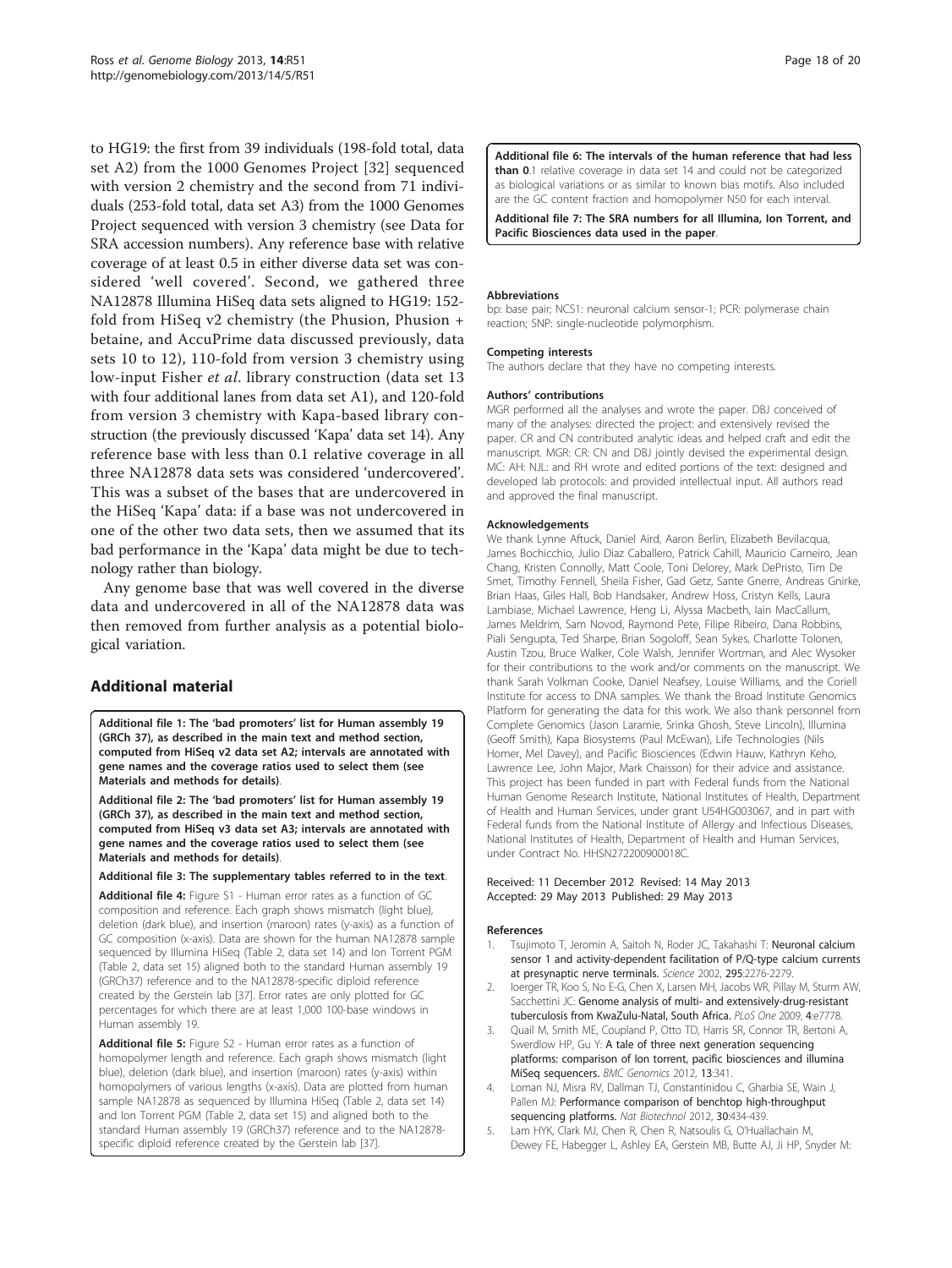<span id="page-18-0"></span>Performance comparison of whole-genome sequencing platforms. Nat Biotechnol 2012, 30:78-82.

- 6. Harismendy O, Ng PC, Strausberg RL, Wang X, Stockwell TB, Beeson KY, Schork NJ, Murray SS, Topol EJ, Levy S, Frazer KA: [Evaluation of next](http://www.ncbi.nlm.nih.gov/pubmed/19327155?dopt=Abstract) [generation sequencing platforms for population targeted sequencing](http://www.ncbi.nlm.nih.gov/pubmed/19327155?dopt=Abstract) [studies.](http://www.ncbi.nlm.nih.gov/pubmed/19327155?dopt=Abstract) Genome Biol 2009, 10:R32.
- 7. Liu L, Li Y, Li S, Hu N, He Y, Pong R, Lin D, Lu L, Law M: [Comparison of](http://www.ncbi.nlm.nih.gov/pubmed/21836813?dopt=Abstract) [next-generation sequencing systems.](http://www.ncbi.nlm.nih.gov/pubmed/21836813?dopt=Abstract) J Biomed Biotechnol 2012, 2012:1-11.
- 8. Sanger F, Nicklen S, Coulson AR: [DNA sequencing with chain-terminating](http://www.ncbi.nlm.nih.gov/pubmed/271968?dopt=Abstract) [inhibitors.](http://www.ncbi.nlm.nih.gov/pubmed/271968?dopt=Abstract) Proc Natl Acad Sci USA 1977, 74:5463-5467.
- 9. Collins J: [Instability of palindromic DNA in Escherichia coli.](http://www.ncbi.nlm.nih.gov/pubmed/6271486?dopt=Abstract) Cold Spring Harb Symp Quant Biol 1981, 45:409-416.
- 10. Wyman AR, Wertman KF: [Host strains that alleviate underrepresentation](http://www.ncbi.nlm.nih.gov/pubmed/2958677?dopt=Abstract) [of specific sequences: overview.](http://www.ncbi.nlm.nih.gov/pubmed/2958677?dopt=Abstract) Methods Enzymol 1987, 152:173-180.
- 11. Leach D, Lindsey J: [In vivo loss of supercoiled DNA carrying a](http://www.ncbi.nlm.nih.gov/pubmed/2945078?dopt=Abstract) [palindromic sequence.](http://www.ncbi.nlm.nih.gov/pubmed/2945078?dopt=Abstract) Mol Gen Genet 1986, 204:322-327.
- 12. Chissoe SL, Marra MA, Hillier L, Brinkman R, Wilson RK, Waterston RH: [Representation of cloned genomic sequences in two sequencing](http://www.ncbi.nlm.nih.gov/pubmed/9224593?dopt=Abstract) [vectors: correlation of DNA sequence and subclone distribution.](http://www.ncbi.nlm.nih.gov/pubmed/9224593?dopt=Abstract) Nucleic Acids Res 1997, 25:2960-2966.
- 13. Glockner G: Large scale sequencing and analysis of AT rich eukaryote genomes. Curr Genomics 2000, 1:289-299.
- 14. Keith JM, Cochran DAE, Lala GH, Adams P, Bryant D, Mitchelson KR: [Unlocking hidden genomic sequence.](http://www.ncbi.nlm.nih.gov/pubmed/14973330?dopt=Abstract) Nucleic Acids Res 2004, 32:e35.
- 15. Sorek R, Zhu Y, Creevey CJ, Francino MP, Bork P, Rubin EM: [Genome-wide](http://www.ncbi.nlm.nih.gov/pubmed/17947550?dopt=Abstract) [experimental determination of barriers to horizontal gene transfer.](http://www.ncbi.nlm.nih.gov/pubmed/17947550?dopt=Abstract) Science 2007, 318:1449-1452.
- 16. Godiska R, Mead D, Dhodda V, Wu C, Hochstein R, Karsi A, Usdin K, Entezam A, Ravin N: [Linear plasmid vector for cloning of repetitive or](http://www.ncbi.nlm.nih.gov/pubmed/20040575?dopt=Abstract) [unstable sequences in Escherichia coli.](http://www.ncbi.nlm.nih.gov/pubmed/20040575?dopt=Abstract) Nucleic Acids Res 2010, 38:e88.
- 17. Kimelman A, Levy A, Sberro H, Kidron S, Leavitt A, Amitai G, Yoder-Himes DR, Wurtzel O, Zhu Y, Rubin EM, Sorek R: [A vast collection of](http://www.ncbi.nlm.nih.gov/pubmed/22300632?dopt=Abstract) [microbial genes that are toxic to bacteria.](http://www.ncbi.nlm.nih.gov/pubmed/22300632?dopt=Abstract) Genome Res 2012, 22:802-809.
- 18. Bentley DR, Balasubramanian S, Swerdlow HP, Smith GP, Milton J, Brown CG, Hall KP, Evers DJ, Barnes CL, Bignell HR, Boutell JM, Bryant J, Carter RJ, Cheetham RK, Cox AJ, Ellis DJ, Flatbush MR, Gormley NA, Humphray SJ, Irving LJ, Karbelashvili MS, Kirk SM, Li H, Liu X, Maisinger KS, Murray LJ, Obradovic B, Ost T, Parkinson ML, Pratt MR, et al: [Accurate](http://www.ncbi.nlm.nih.gov/pubmed/18987734?dopt=Abstract) [whole human genome sequencing using reversible terminator](http://www.ncbi.nlm.nih.gov/pubmed/18987734?dopt=Abstract) [chemistry.](http://www.ncbi.nlm.nih.gov/pubmed/18987734?dopt=Abstract) Nature 2008, 456:53-59.
- 19. Dohm JC, Lottaz C, Borodina T, Himmelbauer H: [Substantial biases in](http://www.ncbi.nlm.nih.gov/pubmed/18660515?dopt=Abstract) [ultra-short read data sets from high-throughput DNA sequencing.](http://www.ncbi.nlm.nih.gov/pubmed/18660515?dopt=Abstract) Nucleic Acids Res 2008, 36:e105.
- 20. Aird D, Ross MG, Chen W-S, Danielsson M, Fennell T, Russ C, Jaffe DB, Nusbaum C, Gnirke A: [Analyzing and minimizing PCR amplification bias](http://www.ncbi.nlm.nih.gov/pubmed/21338519?dopt=Abstract) [in Illumina sequencing libraries.](http://www.ncbi.nlm.nih.gov/pubmed/21338519?dopt=Abstract) Genome Biol 2011, 12:R18.
- 21. Oyola SO, Otto TD, Gu Y, Maslen G, Manske M, Campino S, Turner DJ, Macinnis B, Kwiatkowski DP, Swerdlow HP, Quail MA: [Optimizing Illumina](http://www.ncbi.nlm.nih.gov/pubmed/22214261?dopt=Abstract) [next-generation sequencing library preparation for extremely AT-biased](http://www.ncbi.nlm.nih.gov/pubmed/22214261?dopt=Abstract) [genomes.](http://www.ncbi.nlm.nih.gov/pubmed/22214261?dopt=Abstract) BMC Genomics 2012, 13:1.
- 22. Benjamini Y, Speed TP: [Summarizing and correcting the GC content bias](http://www.ncbi.nlm.nih.gov/pubmed/22323520?dopt=Abstract) [in high-throughput sequencing.](http://www.ncbi.nlm.nih.gov/pubmed/22323520?dopt=Abstract) Nucleic Acids Res 2012, 40:e72.
- 23. Stein A, Takasuka TE, Collings CK: [Are nucleosome positions in vivo](http://www.ncbi.nlm.nih.gov/pubmed/19934265?dopt=Abstract) [primarily determined by histone-DNA sequence preferences?](http://www.ncbi.nlm.nih.gov/pubmed/19934265?dopt=Abstract) Nucleic Acids Res 2010, 38:709-719.
- 24. Nakamura K, Oshima T, Morimoto T, Ikeda S, Yoshikawa H, Shiwa Y, Ishikawa S, Linak MC, Hirai A, Takahashi H, Altaf-Ul-Amin M, Ogasawara N, Kanaya S: [Sequence-specific error profile of Illumina sequencers.](http://www.ncbi.nlm.nih.gov/pubmed/21576222?dopt=Abstract) Nucleic Acids Res 2011, 39:e90.
- 25. Rothberg JM, Hinz W, Rearick TM, Schultz J, Mileski W, Davey M, Leamon JH, Johnson K, Milgrew MJ, Edwards M, Hoon J, Simons JF, Marran D, Myers JW, Davidson JF, Branting A, Nobile JR, Puc BP, Light D, Clark TA, Huber M, Branciforte JT, Stoner IB, Cawley SE, Lyons M, Fu Y, Homer N, Sedova M, Miao X, Reed B, et al: [An integrated semiconductor](http://www.ncbi.nlm.nih.gov/pubmed/21776081?dopt=Abstract) [device enabling non-optical genome sequencing.](http://www.ncbi.nlm.nih.gov/pubmed/21776081?dopt=Abstract) Nature 2011, 475:348-352.
- 26. Margulies M, Egholm M, Altman WE, Attiya S, Bader JS, Bemben LA, Berka J, Braverman MS, Chen Y-J, Chen Z, Dewell SB, Du L, Fierro JM, Gomes XV, Godwin BC, He W, Helgesen S, Ho CH, Ho CH, Irzyk GP, Jando SC, Alenquer MLI, Jarvie TP, Jirage KB, Kim J-B, Knight JR, Lanza JR, Leamon JH,

Lefkowitz SM, Lei M, et al: [Genome sequencing in microfabricated high](http://www.ncbi.nlm.nih.gov/pubmed/16056220?dopt=Abstract)[density picolitre reactors.](http://www.ncbi.nlm.nih.gov/pubmed/16056220?dopt=Abstract) Nature 2005, 437:376-380.

- 27. Huse SM, Huber JA, Morrison HG, Sogin ML, Welch DM: [Accuracy and](http://www.ncbi.nlm.nih.gov/pubmed/17659080?dopt=Abstract) [quality of massively parallel DNA pyrosequencing.](http://www.ncbi.nlm.nih.gov/pubmed/17659080?dopt=Abstract) Genome Biol 2007, 8: R143.
- 28. Merriman B, Ion Torrent R&D Team, Rothberg JM: [Progress in Ion Torrent](http://www.ncbi.nlm.nih.gov/pubmed/23208921?dopt=Abstract) [semiconductor chip based sequencing.](http://www.ncbi.nlm.nih.gov/pubmed/23208921?dopt=Abstract) Electrophoresis 2012, 33:3397-3417.
- 29. Drmanac R, Sparks AB, Callow MJ, Halpern AL, Burns NL, Kermani BG, Carnevali P, Nazarenko I, Nilsen GB, Yeung G, Dahl F, Fernandez A, Staker B, Pant KP, Baccash J, Borcherding AP, Brownley A, Cedeno R, Chen L, Chernikoff D, Cheung A, Chirita R, Curson B, Ebert JC, Hacker CR, Hartlage R, Hauser B, Huang S, Jiang Y, Karpinchyk V, et al: [Human genome](http://www.ncbi.nlm.nih.gov/pubmed/19892942?dopt=Abstract) [sequencing using unchained base reads on self-assembling DNA](http://www.ncbi.nlm.nih.gov/pubmed/19892942?dopt=Abstract) [nanoarrays.](http://www.ncbi.nlm.nih.gov/pubmed/19892942?dopt=Abstract) Science 2010, 327:78-81.
- 30. Eid J, Fehr A, Gray J, Luong K, Lyle J, Otto G, Peluso P, Rank D, Baybayan P, Bettman B, Bibillo A, Bjornson K, Chaudhuri B, Christians F, Cicero R, Clark S, Dalal R, Dewinter A, Dixon J, Foquet M, Gaertner A, Hardenbol P, Heiner C, Hester K, Holden D, Kearns G, Kong X, Kuse R, Lacroix Y, Lin S, et al: [Real-](http://www.ncbi.nlm.nih.gov/pubmed/19023044?dopt=Abstract)time [DNA sequencing from single polymerase molecules.](http://www.ncbi.nlm.nih.gov/pubmed/19023044?dopt=Abstract) Science 2009, 323:133-138.
- 31. Fisher S, Barry A, Abreu J, Minie B, Nolan J, Delorey TM, Young G, Fennell TJ, Allen A, Ambrogio L, Berlin AM, Blumenstiel B, Cibulskis K, Friedrich D, Johnson R, Juhn F, Reilly B, Shammas R, Stalker J, Sykes SM, Thompson J, Walsh J, Zimmer A, Zwirko Z, Gabriel S, Nicol R, Nusbaum C: [A](http://www.ncbi.nlm.nih.gov/pubmed/21205303?dopt=Abstract) [scalable, fully automated process for construction of sequence-ready](http://www.ncbi.nlm.nih.gov/pubmed/21205303?dopt=Abstract) [human exome targeted capture libraries.](http://www.ncbi.nlm.nih.gov/pubmed/21205303?dopt=Abstract) Genome Biol 2011, 12:R1.
- 32. The 1000 Genomes Project Consortium: [A map of human genome](http://www.ncbi.nlm.nih.gov/pubmed/20981092?dopt=Abstract) [variation from population-scale sequencing.](http://www.ncbi.nlm.nih.gov/pubmed/20981092?dopt=Abstract) Nature 2010, 467:1061-1073.
- 33. Lee LG, Connell CR, Woo SL, Cheng RD, McArdle BF, Fuller CW, Halloran ND, Wilson RK: [DNA sequencing with dye-labeled terminators](http://www.ncbi.nlm.nih.gov/pubmed/1598205?dopt=Abstract) [and T7 DNA polymerase: effect of dyes and dNTPs on incorporation of](http://www.ncbi.nlm.nih.gov/pubmed/1598205?dopt=Abstract) [dye-terminators and probability analysis of termination fragments.](http://www.ncbi.nlm.nih.gov/pubmed/1598205?dopt=Abstract) Nucleic Acids Res 1992, 20:2471-2483.
- 34. Bashir A, Klammer AA, Robins WP, Chin C-S, Webster D, Paxinos E, Hsu D, Ashby M, Wang S, Peluso P, Sebra R, Sorenson J, Bullard J, Yen J, Valdovino M, Mollova E, Luong K, Lin S, LaMay B, Joshi A, Rowe L, Frace M, Tarr CL, Turnsek M, Davis BM, Kasarskis A, Mekalanos JJ, Waldor MK, Schadt EE: [A hybrid approach for the automated finishing of bacterial](http://www.ncbi.nlm.nih.gov/pubmed/22750883?dopt=Abstract) [genomes.](http://www.ncbi.nlm.nih.gov/pubmed/22750883?dopt=Abstract) Nat Biotechnol 2012, 30:701-707.
- 35. Koren S, Schatz MC, Walenz BP, Martin J, Howard JT, Ganapathy G, Wang Z, Rasko DA, McCombie WR, Jarvis ED, Phillippy AM: [Hybrid error correction](http://www.ncbi.nlm.nih.gov/pubmed/22750884?dopt=Abstract) [and de novo assembly of single-molecule sequencing reads.](http://www.ncbi.nlm.nih.gov/pubmed/22750884?dopt=Abstract) Nat Biotechnol 2012, 30:693-700.
- 36. Ribeiro F, Przybylski D, Yin S, Sharpe T, Gnerre S, Abouelleil A, Berlin AM, Montmayeur A, Shea TP, Walker BJ, Young SK, Russ C, MacCallum I, Nusbaum C, Jaffe DB: [Finished bacterial genomes from shotgun](http://www.ncbi.nlm.nih.gov/pubmed/22829535?dopt=Abstract) [sequence data.](http://www.ncbi.nlm.nih.gov/pubmed/22829535?dopt=Abstract) Genome Res 2012, 22:2270-2277.
- 37. Gerstein Lab: NA12878 Diploid Reference.[[http://sv.gersteinlab.org/](http://sv.gersteinlab.org/NA12878_diploid/NA12878_diploid_dec16.2012.zip) [NA12878\\_diploid/NA12878\\_diploid\\_dec16.2012.zip\]](http://sv.gersteinlab.org/NA12878_diploid/NA12878_diploid_dec16.2012.zip).
- Keohavong P, Thilly WG: [Fidelity of DNA polymerases in DNA](http://www.ncbi.nlm.nih.gov/pubmed/2594764?dopt=Abstract) [amplification.](http://www.ncbi.nlm.nih.gov/pubmed/2594764?dopt=Abstract) Proc Natl Acad Sci USA 1989, 86:9253-9257.
- 39. Cariello NF, Swenberg JA, Skopek TR: [Fidelity of Thermococcus litoralis](http://www.ncbi.nlm.nih.gov/pubmed/1870973?dopt=Abstract) [DNA polymerase \(Vent\) in PCR determined by denaturing gradient gel](http://www.ncbi.nlm.nih.gov/pubmed/1870973?dopt=Abstract) [electrophoresis.](http://www.ncbi.nlm.nih.gov/pubmed/1870973?dopt=Abstract) Nucleic Acids Res 1991, 19:4193-4198.
- 40. Cline J, Braman JC, Hogrefe HH: [PCR fidelity of pfu DNA polymerase and](http://www.ncbi.nlm.nih.gov/pubmed/8836181?dopt=Abstract) [other thermostable DNA polymerases.](http://www.ncbi.nlm.nih.gov/pubmed/8836181?dopt=Abstract) Nucleic Acids Res 1996, 24:3546-3551.
- 41. Complete Genomics Inc: Complete Genomics NA12878 data. [\[ftp://](ftp://ftp.1000genomes.ebi.ac.uk/vol1/ftp/technical/working/20120424_complete_genomics_test_bams/) [ftp.1000genomes.ebi.ac.uk/vol1/ftp/technical/working/](ftp://ftp.1000genomes.ebi.ac.uk/vol1/ftp/technical/working/20120424_complete_genomics_test_bams/) [20120424\\_complete\\_genomics\\_test\\_bams/\]](ftp://ftp.1000genomes.ebi.ac.uk/vol1/ftp/technical/working/20120424_complete_genomics_test_bams/).
- 42. Picard. [[http://picard.sourceforge.net/\]](http://picard.sourceforge.net/).
- 43. Li H, Durbin R: [Fast and accurate short read alignment with Burrows-](http://www.ncbi.nlm.nih.gov/pubmed/19451168?dopt=Abstract)[Wheeler transform.](http://www.ncbi.nlm.nih.gov/pubmed/19451168?dopt=Abstract) Bioinformatics 2009, 25:1754-1760.
- 44. McKenna A, Hanna M, Banks E, Sivachenko A, Cibulskis K, Kernytsky A, Garimella K, Altshuler D, Gabriel S, Daly M, DePristo MA: [The Genome](http://www.ncbi.nlm.nih.gov/pubmed/20644199?dopt=Abstract) [Analysis Toolkit: a MapReduce framework for analyzing next-generation](http://www.ncbi.nlm.nih.gov/pubmed/20644199?dopt=Abstract) [DNA sequencing data.](http://www.ncbi.nlm.nih.gov/pubmed/20644199?dopt=Abstract) Genome Res 2010, 20:1297-1303.
- 45. DePristo MA, Banks E, Poplin R, Garimella KV, Maguire JR, Hartl C, Philippakis AA, del Angel G, Rivas MA, Hanna M, McKenna A, Fennell TJ, Kernytsky AM, Sivachenko AY, Cibulskis K, Gabriel SB, Altshuler D, Daly MJ: [A](http://www.ncbi.nlm.nih.gov/pubmed/21478889?dopt=Abstract)